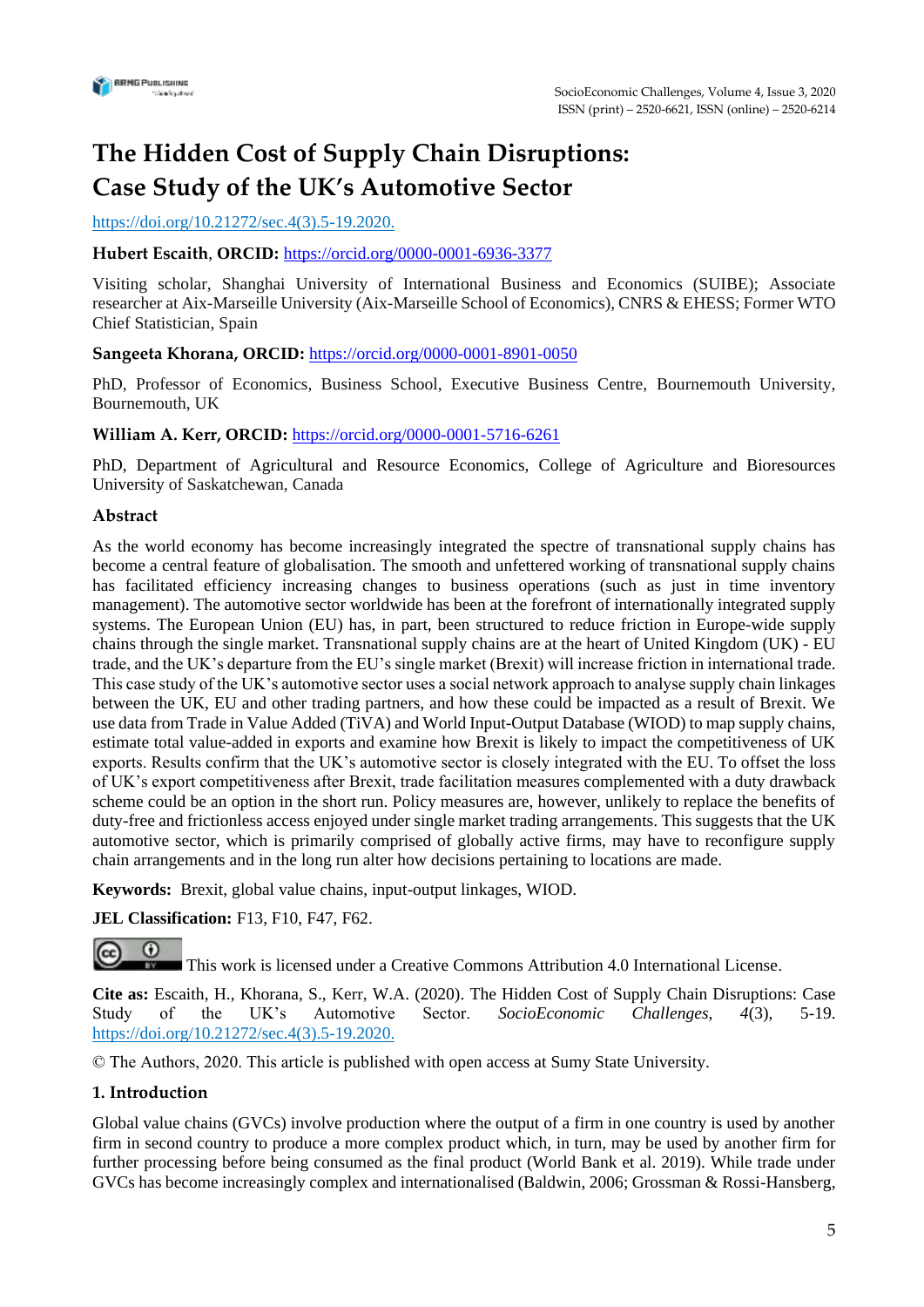SocioEconomic Challenges, Volume 4, Issue 3, 2020 ISSN (print) – 2520-6621, ISSN (online) – 2520-6214

2008) trade through supply chains have resulted in greater efficiency and lower costs (Antràs and Gortari 2018; World Bank, 2020). Transnational supply chains are at the heart of EU–UK trade so much so that nearly 50% of UK's intermediate imports and exports are with EU member states (Department for International Trade, 2019). Further, intermediate goods and services account for a majority of both the UK's imports from and its exports to the EU (Levell, 2018). There is considerable academic literature on the effect of Brexit on the UK and implications for global trade, and while the precise cost of UK leaving the EU is unknown it is certain that GVCs that connect the UK - EU trade will be disrupted. In addition to Brexit, the COVID-19 pandemic has further brought the GVC interconnectedness and interdependence to the forefront, illustrating how export competitiveness is dependent on the sourcing of inputs and on access to final producers and consumers in third countries – an issue that we examine.

Our paper contributes to existing literature in the following ways: first, it provides quantitative information on the position of UK's exports and imports in GVCs, calculates the revealed comparative advantage (RCA) of exports, estimates the domestic and foreign content embodied in exports, as well as the degree of employment embeddedness. Existing literature on Brexit examines the overall expected trade and economic effects (e.g. Ali-Yrkkö and Kuusi, 2019; [Cappariello](https://papers.ssrn.com/sol3/cf_dev/AbsByAuth.cfm?per_id=1143739) et al., 2019; [Gasiorek et al., 2019](http://blogs.sussex.ac.uk/uktpo/files/2018/02/Briefing-paper-16.pdf); [Chen et al., 2018;](https://onlinelibrary.wiley.com/doi/full/10.1111/pirs.12334) Ijtsma et al., 2018; [HMG, 2018;](https://ct24.ceskatelevize.cz/sites/default/files/2214446-28_november_eu_exit_-_long-term_economic_analysis.pdf) Borchert and Tamberi, 2018; [Wyman, 2018;](https://www.oliverwyman.com/content/dam/oliver-wyman/v2/publications/2018/july/Brexit_Costs_Up_Prices_Up.pdf) Portuese, 2018; [Clarke et al.](http://www.resolutionfoundation.org/app/uploads/2017/10/Changing-Lanes.pdf)  [2017;](http://www.resolutionfoundation.org/app/uploads/2017/10/Changing-Lanes.pdf) Vandenbussche et al., 2017; Bailey and Propris, 2017; Brakman et al., 2017), and there are some sector specific studies (see Lobao and Santos, 2018; Bailey and Propris, 2017). Although Bailey and Propris (2017) examine the impact of Brexit on the UK's automobile manufacturing sector this study examines short-run impacts and the effect of uncertainty on foreign direct investment (FDI) inflows and firm specific impacts. There are several studies that focus on the automobile industry (see for example, Xu and Liu, 2018; Rakita et al., 2017; Shende, 2014). Some highlight the high levels of competition and identify technological innovations as a driver of changes in this sector (Xu and Liu, 2018; Shende, 2014) Oher studies focus on how the global economic crisis and report that the 2008 crises had a strong impact on the global automobile industry (Rakita et al., 2017). Our paper uses the Organisation of Economic and Cooperation Development (OECD)-WTO Trade in Value-Added (TiVA) database<sup>1</sup> and World Input-Output Data (WIOD) on Inter-Country Input-Output (ICIO) tables for 2000–14 to provide an insight into the expected impact on the automotive sector. Another contribution of this paper is a detailed insight into the implications for future UK trade policy, which is particularly relevant in light of the COVID-19 pandemic and the UK's departure from the EU at the end of 2020.

The paper is structured as follows: section two provides an overview of the supply chain linkage literature and the linkages of UK supply chains; section three draws attention to how the UK's automobile sector is likely to be impacted by Brexit; section four examines the impact of Brexit on UK's export competitiveness; section five concludes.

## **2. Relevant literature and methodology**

## **2.1 Characterising supply chains**

Globalisation has been characterised by increasing complexity of value chain relationships that entail diverse sources of inputs and multi-country distribution channels emanating from and terminating in points of manufacture. To examine the ramifications of these complex GVCs has required moving beyond neo-classical economic analysis into the realm of new institutional economics, transaction costs and supply chain management into a network analysis that examines complex interlinkages between countries (Hobbs, 1996). Kano et al. (2020) conduct an exhaustive review based on a comparative institutional perspective that encompasses critical governance issues at the micro- and macro-levels. Earlier literature debates the evolution of supply chains, and the impact on production of trade links between countries leading to an increasingly dense international trade network of intermediate inputs that include parts and components, natural resources and business services (Gereffi et al., 2005; UNCTAD, 2013; OECD, 2012; Nielson et al., 2014; Coe and Yeung, 2015; WTO, 2017). The evolution of GVCs and impact on production from GVCs links between countries has been examined through the lens of an increasingly dense international network of intermediate inputs that include parts and components, natural resources and services (Gereffi et al., 2005). Studies

<sup>&</sup>lt;sup>1</sup> TiVA database, developed by the OECD-WTO, provides indicators on trade in value added for all OECD, EU-28 and G20 countries, most East and South-east Asian economies and a selection of South American countries.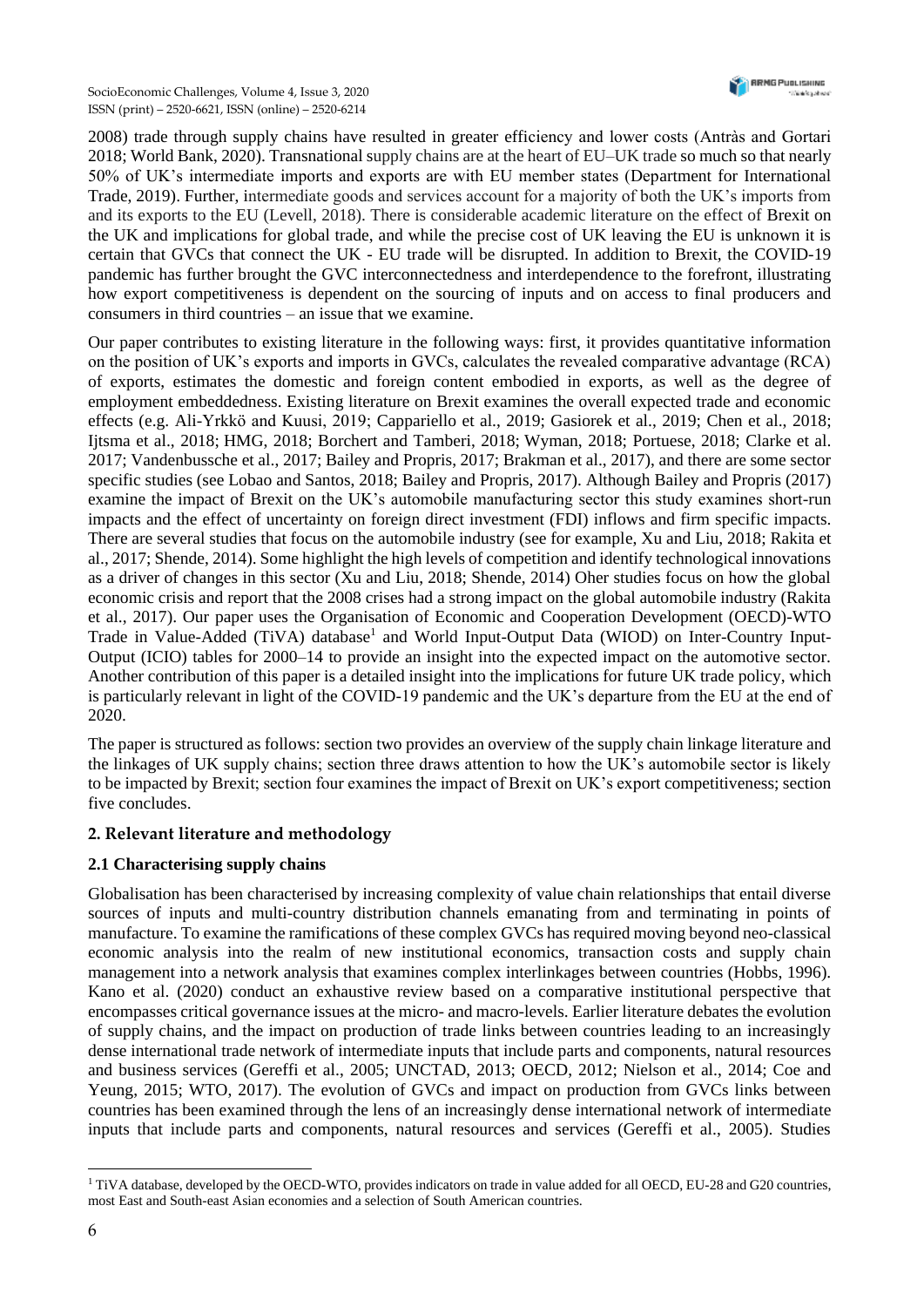

examining the impact of Brexit take the EU-UK GVCs into account and use different analytical frameworks. For example, Vandenbussche et al. (2017) estimate a gravity model in value added, featuring sector-level input-output production linkages. Pisani and Caffarelli (2018) develop a dynamic model with tradeable intermediate goods and services (as well as intermediate non-tradeable services) calibrated for the euro area and the UK, and assess the effects of alternative tariff scenarios.<sup>2</sup> Baldwin and Lopez-Gonzalez (2013) suggest that the GVCs extend across the developed and developing countries, mainly in regional blocs, commonly called Factory Asia, Factory North America, and Factory Europe. Johnson and Noguera (2012) explain regionalisation by geographical distance that impacts value-added trade flows across countries.

The GVC literature is characterised under three strands: the first two are based on theoretical issues regarding supply chains, and the third comprises of empirical explorations. The first strand holds that increasingly complex supply chains are a sign of increased efficiency in the globalised system of production. It argues that comparative advantage is changing and that the change arises from the easing of trade in intermediate inputs (Baldwin, 2012; Ali and Durash, 2011). Blanchard et al. (2016) find that countries well integrated in GVCs exhibit lower tariff protection. The second strand takes a firm level approach and finds networked multinational firms have a growing importance in global trade (Keane, 2014). It has been found that lead firms (from China and India, in particular) have market power and are able to use that advantage in negotiations with suppliers, primarily those from developing countries (Bigsten et al., 2000; Gereffi et al. 2005; Nolan and Zhang, 2010; Milberg and Winkler, 2013; Nielson, 2014; Nadvi and Horner, 2018). The third stand of literature attempts to empirically disentangle the domestic and foreign content of countries' trade. The methods employed to examine inter-industrial networks, mainly input-output (IO) matrices, are in line with the vertical specialisation concept proposed by Hummels et al. (2001). Studies examining the position of countries within global production networks estimate the domestic value-added content of a bundle of exports, i.e. vertical specialisation (Baldwin and Lopez-Gonzalez, 2013; Timmer et al., 2014; Koopman, et al., 2014). Acemoglu et al. (2012) suggest the importance of network centrality and examine the cascade effect arising from a shock.

## **2.2 Data and methodology**

This paper adapts social network approach to analyse GVC relationship between the UK and its trading partners. Escaith (2014) relates GVC decomposition with network analysis. Recent works by Ignatenko et al. (2019) and Ahmad (2019) use the GVC lens to examine the complex network structure of flows of goods, services, capital and technology across national borders. Koopman et al. (2014) propose the decomposition of total gross exports by source and destination of the embedded value added. Borin and Mancini (2017) introduce the 'follow-the-value-added' methodology that refines and corrects Koopman et al. (2014) analysis, making possible a proper investigation of the bilateral, as well as sectoral, dimension of trade flows and an analysis of a country's backward and forward linkages within the GVC.

Data for our paper are taken from the OECD-WTO TiVA database that reports value-added data on 62 countries for 12 sectors of goods and services (see Annex table A.1 for sector aggregation). We also use the World Input-Output Data (WIOD) with annual world IO tables for 2000–14 (2016 release) and UNCOMTRADE bilateral trade data to map supply chain linkages (inputs and finished) to trace the origin (sectoral and geographic) of the value-added embodied in goods and services. Finally, the decomposition of employment provided by an economy through exports draws on Miroudot (2016), which matches classifications and business functions for 37 countries between 1995–2013. The average tariffs, on intermediate and final goods traded between the EU and the UK, are based on the methodology developed in Cappariello (2017). We compute the indirect costs of tariffs following the works of Miroudot et al. (2013).

We derive a set of network indicators such as revealed comparative advantage (RCA), economic weight, connections between countries as measured by indegree and outdegree (i.e. the number of trade flows pointing to or from a node weighted by trade flows), eigenvector centrality (measure of distance between a country and farthest trade partner) and PageRank – a probabilistic score based on a hierarchy of nodes by *link popularity* and where a node is ranked higher if there are more links pointing to it.

<sup>&</sup>lt;sup>2</sup> Other interesting studies on Brexit are Dhingra et al. (2017) and OECD (2016), which do not explicitly feature GVCs, and Rojas-Romagosa (2016).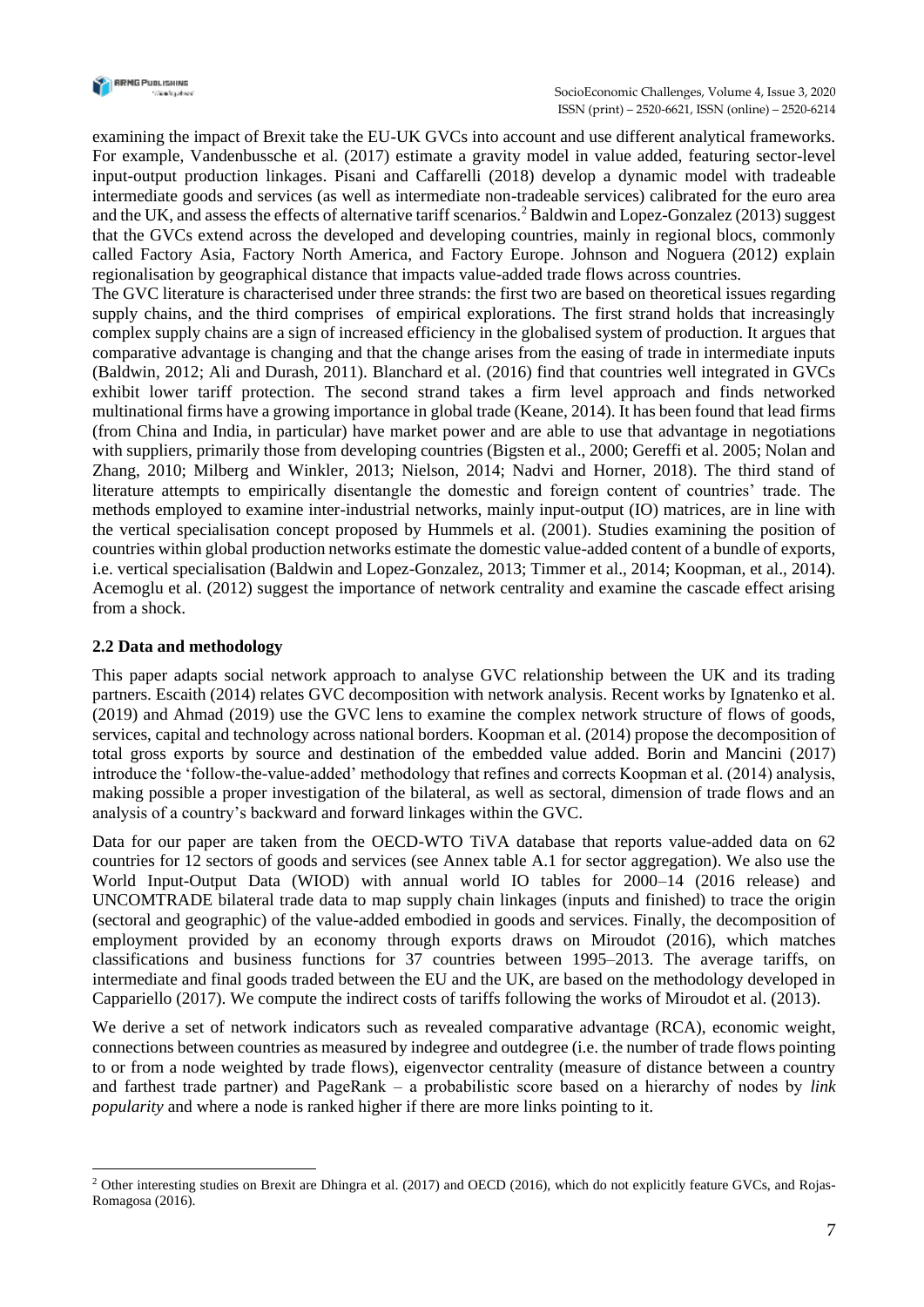SocioEconomic Challenges, Volume 4, Issue 3, 2020 ISSN (print) – 2520-6621, ISSN (online) – 2520-6214

The RCA is 'revealed' because the calculation of comparative advantages is based on trade statistics: if a country has a comparative advantage in a given product it will specialise in exporting it. An RCA of 1 indicates a neutral position, i.e. the country's export specialisation corresponds to the weight of this product in world trade; whereas scores higher/lower than 1 indicate an advantage/disadvantage in exporting the product. The RCA does not explain value chains given intermediate products are linked through a country's production function. Product-space is based on a statistical association (correlation) that is based on similar know-how and resource endowments. This is based on the information provided by the Atlas of Economic Complexity (or "Atlas").

Indegree and Outdegree are trade flows pointing to or from a given node and weighted by trade flows (value of imports and exports). The weighted degree is the sum of imports plus exports.

Betweenness centrality and eigen centrality provides an indication of partners' dominance and influence (centrality). A country with higher betweenness centrality is likely to have more control over its trade network, due to higher trade flows. As Borgatti (2005, p. 61) states "the idea is that even if a node influences just one other node, that subsequently influences many other nodes (that influence others), then the first node in that chain is highly influential."

PageRank is a probabilistic score based on a hierarchy of node by 'link popularity'. This is closely associated with eigen centrality. Basically, a node is ranked higher suggesting the influence extends beyond direct connections with the wider network. The PageRank score for a country is based on the probability that trade flows will go through the country. The rank value indicates the importance and "centrality" of a particular country as a trade hub. This importance can be related to the economic size, but also highlights the trading relationship with other trading partners.

## **3. UK' s trade-based supply chains**

The UK ranks tenth and fourth as an exporter and importer in global trade. Exports and imports are valued at approximately £661.7 and £629.4 billion, respectively. In 2015, 44 percent of UK exports were to the EU, and approximately 53 percent of total UK imports originated in EU countries (WTO, 2017). The pattern of trade interdependence is evident from UK's imports from the  $EU - 52$  percent compared to 22 percent from the next three most important countries combined - China (9%), USA (9%) and Switzerland (4%). Table 1 shows the importance of inputs and finished goods produced and traded by the UK.

| Sectors by TiVA database                          | Eigen<br>centrality | Weight<br>indegree | Weight<br>outdegree | Weight degree | PageRank | <b>Betweenness</b><br>centrality |
|---------------------------------------------------|---------------------|--------------------|---------------------|---------------|----------|----------------------------------|
| Agriculture (C01T05)                              | 0.653               | 13044              | 4571                | 17615         | 0.003238 | 0.00004                          |
| Mining $(C10T15)$                                 | 0.343               | 37315              | 36045               | 73361         | 0.001582 | 0.000075                         |
| Agroindustry (C15T16)                             | 0.878               | 55634              | 19250               | 74885         | 0.004243 | 0.000004                         |
| Textiles (C17T19)                                 | 0.859               | 34314              | 11366               | 45681         | 0.004446 | 0.000008                         |
| Wood and Paper (C30T22)                           | 0.653               | 20147              | 15159               | 35306         | 0.003991 | 0.000024                         |
| Chemicals (C23T26)                                | 0.896               | 114647             | 96489               | 211136        | 0.003107 | 0.000007                         |
| Metals (C27T28)                                   | 0.728               | 40918              | 25928               | 66847         | 0.002792 | 0.000019                         |
| Electronics (C20T33)                              | 0.832               | 72831              | 38808               | 111639        | 0.003608 | 0.000013                         |
| Vehicles (C34T35)                                 | 0.605               | 96128              | 69766               | 165895        | 0.005308 | 0.000034                         |
| Transport, communication and<br>commerce (C50764) | 1.000               | 150009             | 132177              | 282186        | 0.003074 | 0.000001                         |
| Business services (C65T64)                        | 0.770               | 101150             | 197708              | 298859        | 0.004673 | 0.000013                         |
| Health, education and administration<br>(C75T95)  | 0.687               | 26733              | 28322               | 55056         | 0.006401 | 0.000015                         |

| Table 1. UK's position in World Trade Network: selected indicators, 2014 |  |  |  |  |  |  |  |
|--------------------------------------------------------------------------|--|--|--|--|--|--|--|
|--------------------------------------------------------------------------|--|--|--|--|--|--|--|

Source: Authors calculation based on TiVA data and Gephi software.

The UK dominates in services exports with a positive correlation between in-degree (importer) and out-degree (exporter) scores for services exports. Business services (C65T74) has strong export-weighted connectedness, while chemicals (C23T26) is largest in terms of its economic weight. The in- and out-degree weights are highest for cars/vehicles (C34T35) with a PageRank score of 0.00531 suggesting that the influence extends to beyond direct connections in the wider trade network. The sector's in- and out-degree weight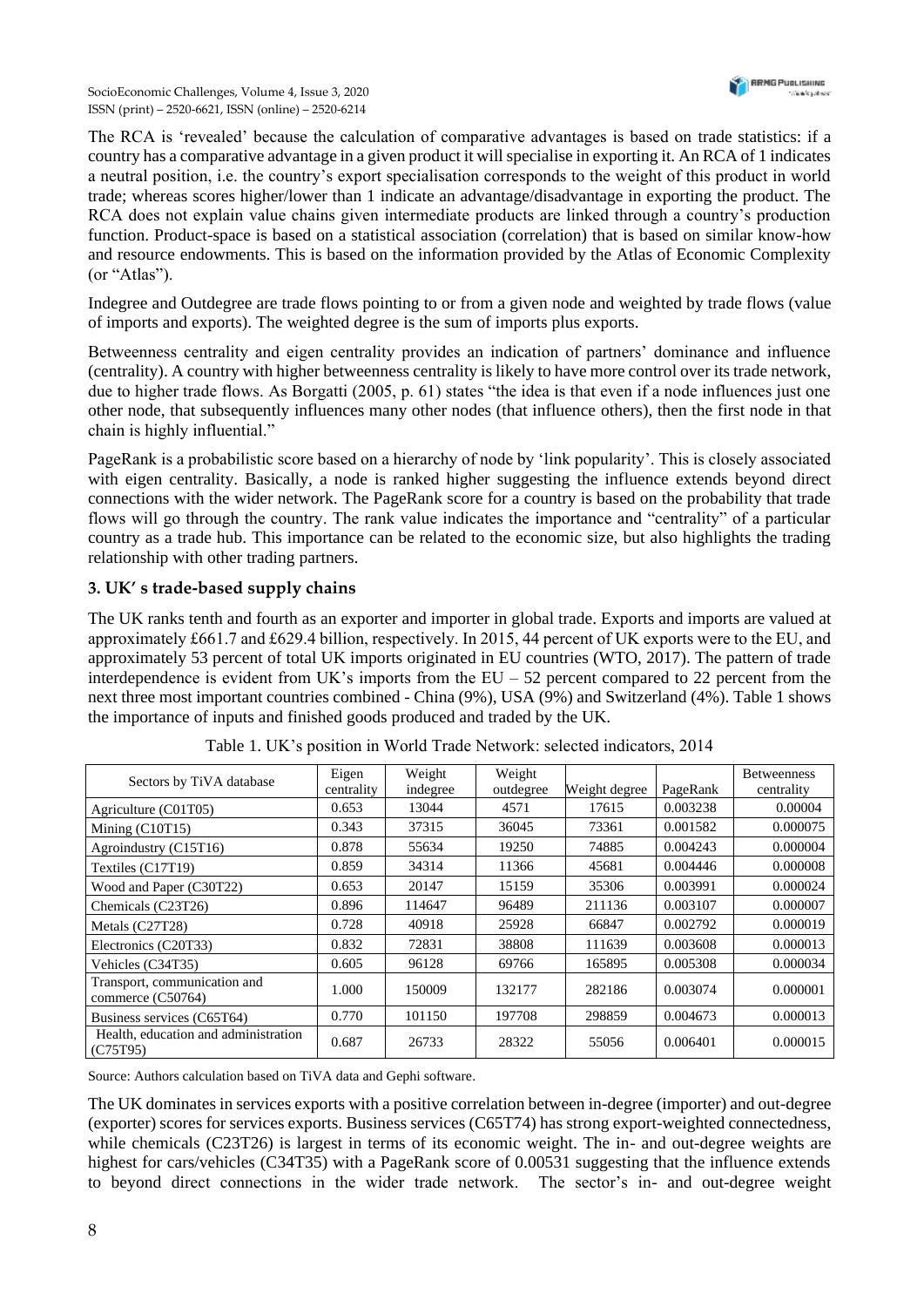

connectedness is attributed to the strong integration of the British and European automotive industry through complex supply chains that rely on *just-in-time* delivery of components from Germany and France.

Product connectedness based on the revealed comparative advantage (RCA), calculated as a correlation between exports across countries enables identification of sectors with larger linkages to other sectors. The UK has a high RCA in financial services, mainly financial intermediation (C65T74). Figure 1 focusses on UK's main RCA clusters in manufactured goods - cars, aircrafts and turbines (i.e. transport and related machinery), and medicaments and chemicals. The RCA of 2.1 for cars is attributed to UK's integration and the reliance on pan-European supply chains for car components ‒ approximately 80 percent of UK-imported automotive components came from the EU27 representing 16 percent of the export value of EU27 car parts and accessories. Further analysis shows that 60 percent of UK-built parts and accessories were exported to the EU27 in 2018, accounting for 18 percent of the total value of EU27 component imports.



**Figure 1. UK's Product space, 2016**

Notes: The product space (by HS-4 digit classification) depicts connectedness between products, based on the similarities of endowments required to produce them. The RCA compares the share of a product in country's exports by the weight of product in world trade. Coloured nodes are products for which the RCA of UK is higher than 2.

Source: Atlas of Economic Complexity, Harvard Centre for International Development.

Despite a low RCA (0.73) in vehicles/cars the UK is an important exporter of transport equipment. The UK's RCA is indicative of the large share of value that is embodied in UK exports and is attributed to components imported from Germany and France. UK's imports include: Springs and leaves for springs; Other lifting, handling, loading or unloading machinery; Other articles of vulcanized rubber other than hard rubber; Parts and accessories of the motor vehicles: Safety glass, consisting of toughened (tempered) or laminated glass.

The decomposition of employment embodied in UK exports draws on Miroudot (2016) that matches occupation classifications and business functions for 37 countries between 1995–2013. Table 2 reports the composition of employment embodied in UK exports by sector and origin, and distinguishes between the destinations of exports for trade with all regions.

|                                                       | World            |            |       |              | East & South | Central &        | Other   |
|-------------------------------------------------------|------------------|------------|-------|--------------|--------------|------------------|---------|
|                                                       | <b>Thousands</b> | EU<br>$\%$ |       | <b>NAFTA</b> | Asia         | South<br>America | regions |
| <b>CTOTAL: TOTAL</b>                                  | 6 5 8 8.2        | 100.0%     | 43.0% | 19.2%        | 11.1%        | 1.9%             | 24.8%   |
| C01T05: Agriculture, hunting,<br>forestry and fishing | 87.3             | 1.3%       | 0.8%  | $0.1\%$      | 0.1%         | $0.0\%$          | 0.3%    |
| C10T14: Mining and quarrying                          | 39.0             | 0.6%       | 0.3%  | 0.1%         | $0.0\%$      | $0.0\%$          | 0.1%    |
| C15T37: Total Manufactures                            | 296.0            | 19.7%      | 7.9%  | 3.4%         | 2.3%         | 0.4%             | 5.7%    |
| C15T16: Food products, beverages<br>and tobacco       | 88.8             | 1.3%       | 0.7%  | 0.2%         | 0.1%         | 0.0%             | 0.3%    |

Table 2. Employment embodied in UK sectoral value added exports, 2011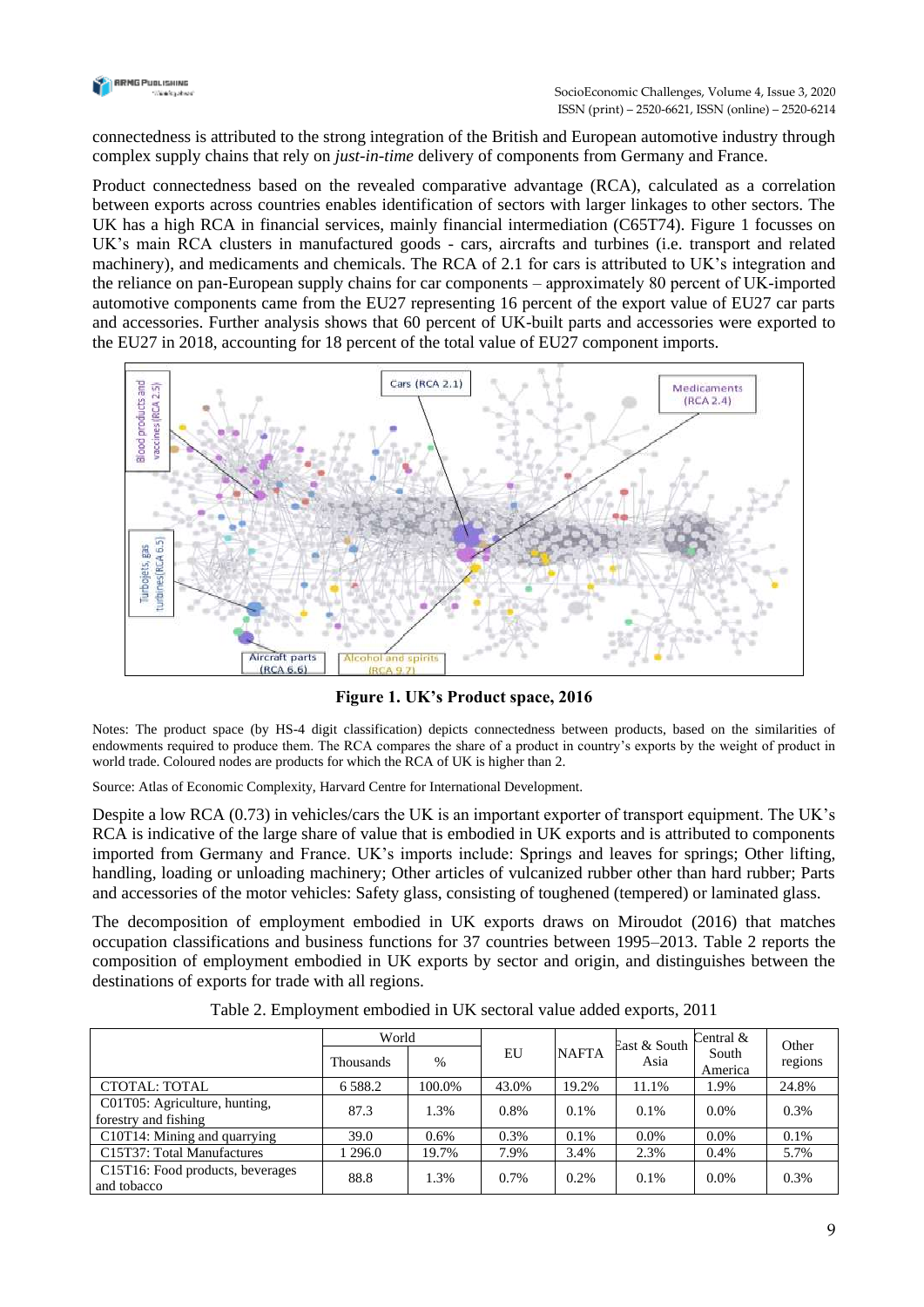



## Table 2 (cont.). Employment embodied in UK sectoral value added exports, 2011

|                                                                 | World      |       | EU    | <b>NAFTA</b> | East & South<br>Asia | Central &<br>South<br>America | Other<br>regions |
|-----------------------------------------------------------------|------------|-------|-------|--------------|----------------------|-------------------------------|------------------|
| C17T19: Textiles, textile products,<br>leather and footwear     | 65.4       | 1.0%  | 0.6%  | 0.1%         | 0.1%                 | 0.0%                          | 0.2%             |
| C20T22: Wood, paper, paper<br>products, printing and publishing | 136.4      | 2.1%  | 1.0%  | 0.3%         | 0.2%                 | 0.0%                          | 0.5%             |
| C20: Wood and products of wood and<br>cork                      | 17.4       | 0.3%  | 0.1%  | 0.0%         | $0.0\%$              | 0.0%                          | 0.1%             |
| C21T22: Pulp, paper, paper products,<br>printing and publishing | 119.0      | 1.8%  | 0.8%  | 0.3%         | 0.2%                 | 0.0%                          | 0.4%             |
| C23T26: Chemicals and non-metallic<br>mineral products          | 202.5      | 3.1%  | 1.4%  | 0.6%         | 0.3%                 | 0.1%                          | 0.7%             |
| C23: Coke, refined petroleum<br>products and nuclear fuel       | 13.3       | 0.2%  | 0.1%  | 0.1%         | 0.0%                 | 0.0%                          | $0.0\%$          |
| C24: Chemicals and chemical<br>products                         | 101.9      | 1.5%  | 0.6%  | 0.3%         | 0.2%                 | 0.0%                          | 0.4%             |
| C25: Rubber and plastics products                               | 64.3       | 1.0%  | 0.4%  | 0.2%         | 0.1%                 | 0.0%                          | 0.2%             |
| C26: Other non-metallic mineral<br>products                     | 22.9       | 0.3%  | 0.2%  | 0.1%         | 0.0%                 | 0.0%                          | 0.1%             |
| C27T28: Basic metals and fabricated<br>metal products           | 167.8      | 2.5%  | 0.9%  | 0.4%         | 0.3%                 | 0.1%                          | 0.9%             |
| C27: Basic metals                                               | 46.5       | 0.7%  | 0.2%  | 0.1%         | 0.1%                 | 0.0%                          | 0.3%             |
| C28: Fabricated metal products                                  | 121.3      | 1.8%  | 0.7%  | 0.3%         | 0.2%                 | 0.0%                          | 0.6%             |
| C29: Machinery and equipment, nec                               | 170.6      | 2.6%  | 0.7%  | 0.6%         | $0.4\%$              | $0.1\%$                       | $0.9\%$          |
| C30T33: Electrical and optical<br>equipment                     | 198.5      | 3.0%  | 1.1%  | 0.6%         | 0.4%                 | 0.1%                          | 0.8%             |
| C30T33X: Computer, Electronic and<br>optical equipment          | 136.0      | 2.1%  | 0.8%  | 0.5%         | 0.3%                 | 0.0%                          | 0.5%             |
| C31: Electrical machinery and<br>apparatus, nec                 | 62.5       | 0.9%  | 0.3%  | 0.2%         | 0.1%                 | 0.0%                          | 0.3%             |
| C34T35: Transport equipment                                     | 181.9      | 2.8%  | 0.8%  | 0.4%         | 0.3%                 | 0.0%                          | 1.1%             |
| C34: Motor vehicles, trailers and<br>semi-trailers              | 67.6       | 1.0%  | 0.4%  | 0.2%         | 0.1%                 | 0.0%                          | 0.3%             |
| C35: Other transport equipment                                  | 114.2      | 1.7%  | 0.4%  | 0.3%         | $0.1\%$              | 0.0%                          | 0.9%             |
| C36T37: Manufacturing nec;<br>recycling                         | 84.2       | 1.3%  | 0.7%  | 0.2%         | 0.1%                 | 0.0%                          | 0.3%             |
| C40T41: Electricity, gas and water<br>supply                    | 29.1       | 0.4%  | 0.2%  | 0.1%         | 0.0%                 | 0.0%                          | 0.1%             |
| C45: Construction                                               | 134.7      | 2.0%  | 0.9%  | 0.4%         | 0.2%                 | 0.0%                          | 0.5%             |
| C50T74: Total Business Sector<br>Services                       | 4 4 3 4 .0 | 67.3% | 28.9% | 13.7%        | 7.8%                 | 1.3%                          | 15.7%            |
| C50T55: Wholesale and retail trade;<br>Hotels and restaurants   | 1 492.5    | 22.7% | 9.6%  | 4.1%         | 2.7%                 | 0.5%                          | 5.8%             |
| C50T52: Wholesale and retail trade;<br>repairs                  | 1 300.5    | 19.7% | 8.3%  | 3.6%         | 2.4%                 | 0.4%                          | 5.0%             |
| C55: Hotels and restaurants                                     | 191.9      | 2.9%  | 1.3%  | 0.5%         | 0.3%                 | $0.1\%$                       | 0.7%             |
| C60T64: Transport and storage, post<br>and telecommunication    | 514.6      | 7.8%  | 2.9%  | 1.3%         | 1.0%                 | 0.1%                          | 2.5%             |
| C60T63: Transport and storage                                   | 380.3      | 5.8%  | 2.0%  | 0.9%         | 0.7%                 | 0.1%                          | 2.1%             |
| C64: Post and telecommunications                                | 134.2      | 2.0%  | 0.9%  | 0.4%         | 0.2%                 | 0.0%                          | 0.5%             |
| C65T67: Financial intermediation                                | 379.2      | 5.8%  | 1.2%  | 2.1%         | 1.0%                 | $0.1\%$                       | 1.4%             |
| C70T74: Real estate, renting and<br>business activities         | 2 047.8    | 31.1% | 15.2% | 6.2%         | 3.2%                 | 0.5%                          | 5.9%             |
| C70: Real estate activities                                     | 17.7       | 0.3%  | 0.1%  | 0.1%         | 0.0%                 | 0.0%                          | 0.1%             |
| C71: Renting of machinery and<br>equipment                      | 27.0       | 0.4%  | 0.2%  | 0.1%         | 0.0%                 | 0.0%                          | 0.1%             |
| C72: Computer and related activities                            | 189.5      | 2.9%  | 1.2%  | 0.7%         | 0.3%                 | 0.0%                          | 0.6%             |
| C73T74: R&D and other business                                  | 1813.6     | 27.5% | 13.7% | 5.4%         | 2.8%                 | 0.5%                          | 5.2%             |
| activities<br>C75T95: Community, social and                     | 568.1      | 8.6%  | 4.2%  | 1.4%         | 0.7%                 | 0.1%                          | 2.3%             |
| personal services                                               |            |       |       |              |                      |                               |                  |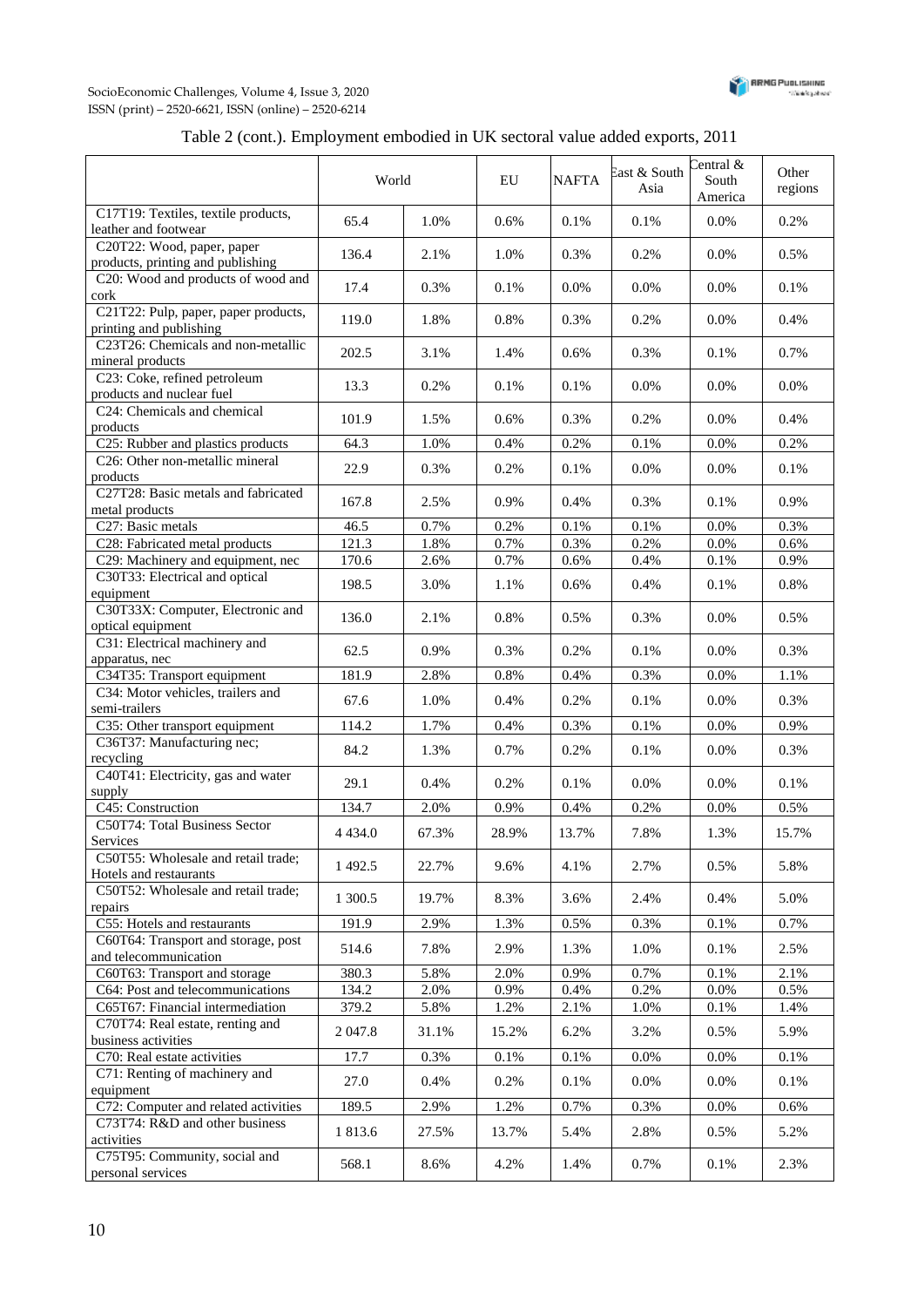

|                                                               | World      |         | EU    | <b>NAFTA</b> | East & South<br>Asia | Central &<br>South<br>America | Other<br>regions |
|---------------------------------------------------------------|------------|---------|-------|--------------|----------------------|-------------------------------|------------------|
| C75: Public admin. and defence;<br>compulsory social security | 42.5       | $0.6\%$ | 0.3%  | 0.1%         | $0.1\%$              | $0.0\%$                       | 0.2%             |
| C80: Education                                                | 134.1      | 2.0%    | 0.7%  | 0.4%         | $0.2\%$              | 0.1%                          | $0.6\%$          |
| C85: Health and social work                                   | 19.0       | 0.3%    | 0.1%  | 0.1%         | $0.0\%$              | $0.0\%$                       | 0.1%             |
| C90T95: Other social services                                 | 372.5      | 5.7%    | 3.0%  | 0.8%         | $0.3\%$              | 0.1%                          | 1.5%             |
| C10T41: Industry (Mining,<br>Manufactures and Utilities)      | 1 3 6 4 .2 | 20.7%   | 8.4%  | 3.6%         | 2.3%                 | $0.4\%$                       | 6.0%             |
| C45T95: Total Services including<br>Construction activities   | 5 1 3 6 .8 | 78.0%   | 33.9% | 15.5%        | 8.7%                 | 1.4%                          | 18.5%            |
| C50T95: Total Services                                        | 5 002.1    | 75.9%   | 33.0% | 15.1%        | 8.4%                 | 1.4%                          | 17.9%            |
| C50T64: Wholesale, retail, hotels,<br>restaurants, transport  | 2 0 0 7 .0 | 30.5%   | 12.5% | 5.4%         | 3.6%                 | 0.6%                          | 8.3%             |
| C65T74: Finance, Real Estate and<br>business services         | 2427.0     | 36.8%   | 16.4% | 8.3%         | 4.1%                 | 0.6%                          | 7.4%             |

| Table 2 (cont.). Employment embodied in UK sectoral value added exports, 2011 |  |  |
|-------------------------------------------------------------------------------|--|--|
|                                                                               |  |  |

Note: The estimates, based on national industrial averages, could possibly over-estimate actual employment. While TiVA includes all firms, it is worth noting that export-oriented firms and first/second tier suppliers are usually larger and more efficient in the use of labour than domestic firms.

Source: OECD Trade in employment Data Set: Core Indicators.

The export producing sectors of the UK provided 6.6 million jobs, both directly and indirectly in 2011. The business services sector led with 4.4 million (67%) total employment against manufacturing that employed 1.3 million (20% of total export-related employment) and primary sectors (agriculture plus mining) comprising only 2 percent; the remaining employment is in other sectors, mainly 'administration' and 'other services'. The financial intermediation and manufacturing sectors account for high employment in valueadded. This is reflected by the fact that the automobile manufacturing sector employs 82,000 people in the UK supply chain and just 2500 automotive suppliers add £4.9 billion in value-added every year.

Table 3 presents the sectoral distribution of UK employment supported by final foreign demand, i.e. the relative weight of value-added used to produce UK exports. Considerable variation exists across regions and industries that explain the differences in the final employment by UK's export sectors. 43% of total employment in the UK's export sectors is attributed to demand arising from the EU while 19 % of total employment arises from demand originating from NAFTA (i.e. Canada, Mexico and USA). The remaining 11 % is from East and South Asian countries. The EU demand for UK labour-related value-added is in low wage sectors, such as primary sectors and fuel unlike Asia, where demand is in value-added manufacturing and financial services.

| Table 3. Sectoral distribution of UK employment supported by final foreign demand: 2011 |  |  |
|-----------------------------------------------------------------------------------------|--|--|
|-----------------------------------------------------------------------------------------|--|--|

|                                                          |      |              | East $&$   | Central $\&$  |       |
|----------------------------------------------------------|------|--------------|------------|---------------|-------|
| World                                                    | EU   | <b>NAFTA</b> | South Asia | South America | Other |
| LTOTAL: TOTAL                                            | 43%  | 19%          | 11%        | 2%            | 25%   |
| Of which                                                 | 100% | 100%         | 100%       | 100%          | 100%  |
| C01T05: Agriculture, hunting, forestry and fishing       | 58%  | 11%          | 7%         | 1%            | 23%   |
| $\overline{C10}T14$ : Mining and quarrying               | 52%  | 18%          | 7%         | 3%            | 21%   |
| C17T19: Textiles, textile products, leather and footwear | 60%  | 11%          | 9%         | 1%            | 19%   |
| C23: Coke, refined petroleum products and nuclear fuel   | 53%  | 25%          | 5%         | 2%            | 15%   |
| C24: Chemicals and chemical products                     | 42%  | 21%          | 11%        | 3%            | 23%   |
| C27T28: Basic metals and fabricated metal products       | 35%  | 17%          | 12%        | 2%            | 34%   |
| C <sub>27</sub> : Basic metals                           | 30%  | 16%          | 14%        | 2%            | 38%   |
| C <sub>29</sub> : Machinery and equipment, nec           | 28%  | 22%          | 14%        | 3%            | 34%   |
| C30T33: Electrical and optical equipment                 | 37%  | 21%          | 15%        | 2%            | 26%   |
| C30T33X: Computer, Electronic and optical equipment      | 37%  | 22%          | 15%        | 2%            | 24%   |
| C31: Electrical machinery and apparatus, nec             | 35%  | 18%          | 14%        | 3%            | 30%   |
| C34T35: Transport equipment                              | 30%  | 16%          | 10%        | 2%            | 41%   |
| C35: Other transport equipment                           | 23%  | 17%          | 9%         | 1%            | 50%   |
| C36T37: Manufacturing nec; recycling                     | 53%  | 13%          | 7%         | 1%            | 26%   |
| C60T63: Transport and storage                            | 34%  | 15%          | 13%        | 2%            | 36%   |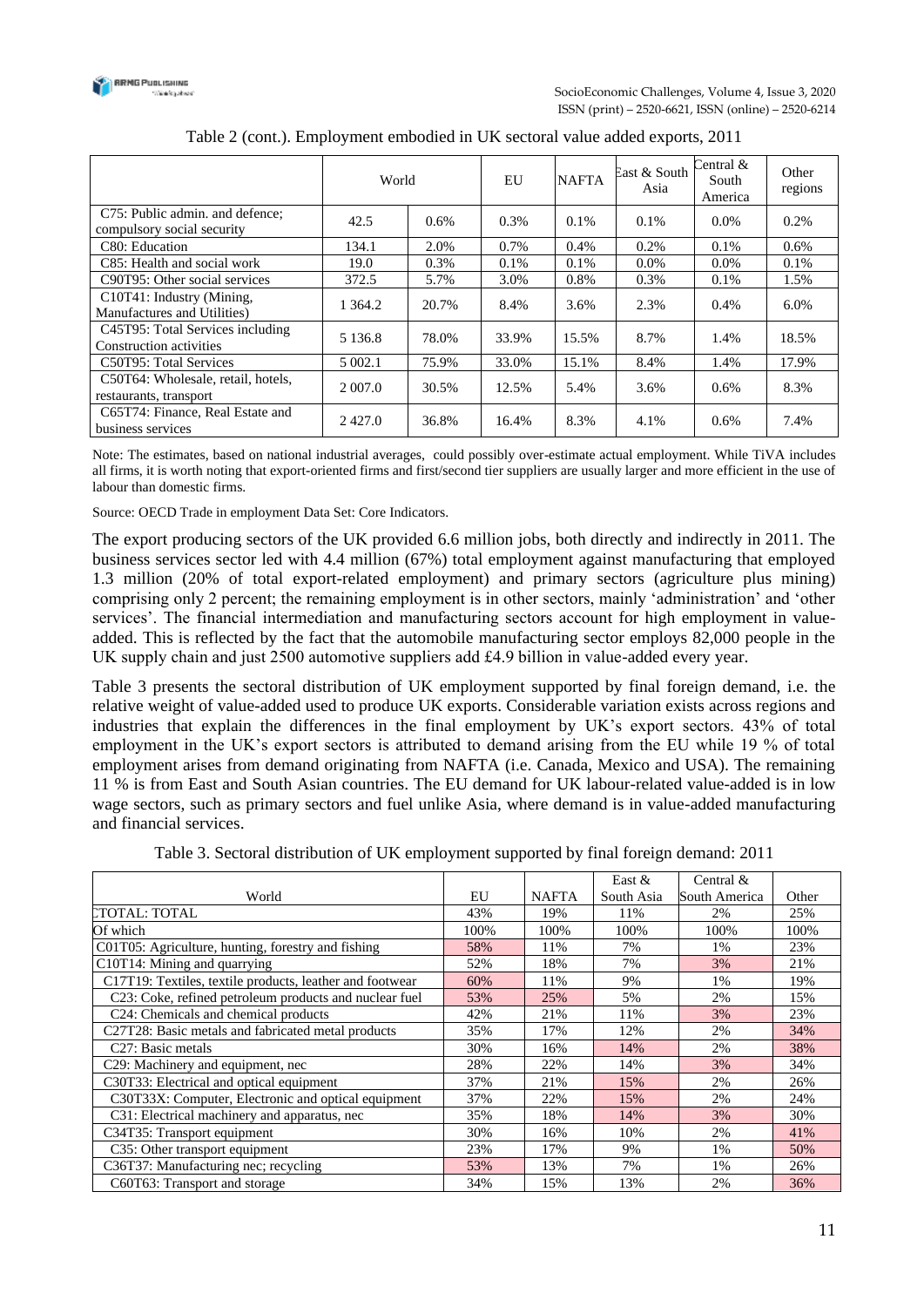

|                                                    |     |              | East $&$   | Central $\&$  |       |
|----------------------------------------------------|-----|--------------|------------|---------------|-------|
| World                                              | EU  | <b>NAFTA</b> | South Asia | South America | Other |
| C65T67: Financial intermediation                   | 20% | 36%          | 17%        | 2%            | 25%   |
| C72: Computer and related activities               | 43% | 24%          | 11%        | 1%            | 20%   |
| C80: Education                                     | 36% | 21%          | 12%        | 3%            | 28%   |
| C85: Health and social work                        | 39% | 22%          | 10%        | 2%            | 26%   |
| C90T95: Other social services                      | 54% | 14%          | 6%         | 1%            | 26%   |
| C65T74: Finance, Real Estate and business services | 45% | 23%          | 11%        | 2%            | 20%   |

### Table 3. Sectoral distribution of UK employment supported by final foreign demand: 2011

Note: Highlighted sectors (red shade) based on the 5 largest source of UK employment by importing region.

Source: Sectoral value added based on OECD data.

Given the current supply chain interlinkages between the EU and UK, Brexit and COVID-19 are likely to rebalance value chains and affect the level of employment in UK's export sectors. The effect will, however, not be limited to EU demand but also that of other countries.

#### **4. Case study: UK's automotive sector**

The automotive industry in the UK is the heavily integrated into the EU's single market. The industry contributes 4% of UK's GDP and the labour employed accounts for more than 10% of total employment in the manufacturing sector (approximately 325,000 workers) (ACEA, 2019). As a member of the EU's single market zero tariffs apply. The departure of the UK from the single market and customs union could result in the automobile industry facing *most favoured nation* (MFN) tariffs under WTO commitments at 10% on cars and 2 - 4% on components. Estimates predict that leaving the EU without an arrangement on 'vehicles and parts thereof' could see tariffs of £1.3 billion applied to UK automotive exports, and of £3.9 billion applied by the UK on similar imports from the EU (Protts, 2016). This is expected to increase average car prices by over £2,000 (Ruddick, 2017).

Table 4 shows that the UK ranks fourth as an import market after the US, Germany and China. Centrality indicators confirm that UK plays a key role as importer for many countries covered by *TiVA*. PageRank score of 0.0053 illustrate the deep integration of the UK with the EU manufacturing supply chain suggesting that any disruption to the current trade relationship will feed back through the UK economy.

| Reporter   | In-Degree | Out-Degree | <b>Betweenness</b><br>Centrality | Closeness<br>Centrality | Eigenvector<br>Centrality | PageRank |
|------------|-----------|------------|----------------------------------|-------------------------|---------------------------|----------|
| <b>USA</b> | 291 306   | 171 154    | 0.00004                          | 1.00                    | 0.6142                    | 0.0136   |
| <b>DEU</b> | 121 365   | 241 680    | 0.00003                          | 1.00                    | 0.6056                    | 0.0067   |
| <b>CHN</b> | 11 846    | 63 508     | 0.00001                          | 1.00                    | 0.5587                    | 0.0046   |
| <b>GBR</b> | 96 129    | 69 767     | 0.00003                          | 1.00                    | 0.6050                    | 0.0053   |
| <b>CAN</b> | 87 553    | 68 855     | 0.00003                          | 1.00                    | 0.5987                    | 0.0053   |
| <b>FRA</b> | 78 403    | 93 855     | 0.00004                          | 1.00                    | 0.6142                    | 0.0046   |
| <b>MEX</b> | 58 511    | 99 505     | 0.00002                          | 0.97                    | 0.5912                    | 0.0037   |
| <b>RUS</b> | 39 545    | 585        | 0.00001                          | 0.89                    | 0.5720                    | 0.0017   |
| <b>ITA</b> | 38 163    | 42 9 35    | 0.00003                          | 1.00                    | 0.5974                    | 0.0018   |
| <b>ESP</b> | 35 922    | 49 398     | 0.00003                          | 1.00                    | 0.6076                    | 0.0018   |

Table 4. Transport equipment: network indicators for top 10 importers, 2014

Notes: The reporters are ranked according to their In-degree score. Bilateral flows are weighted by the share of the bilateral flow in total vehicle exports of the reporter; bilateral flows smaller than 1% of reporter's exports were not considered in the calculation of network indicators.

Source: Authors calculations based on OECD TiVA Nowcasts.

The foreign value added embodied in manufactured exports at the bilateral level shows that the non-EU countries are important export destinations for UK transport equipment (42% compared to 25.5% to EU27 members). Thus, the UK's importance as an export market is 18.6% to non-EU members, compared to 15.4% for EU-27 members (Figure 2).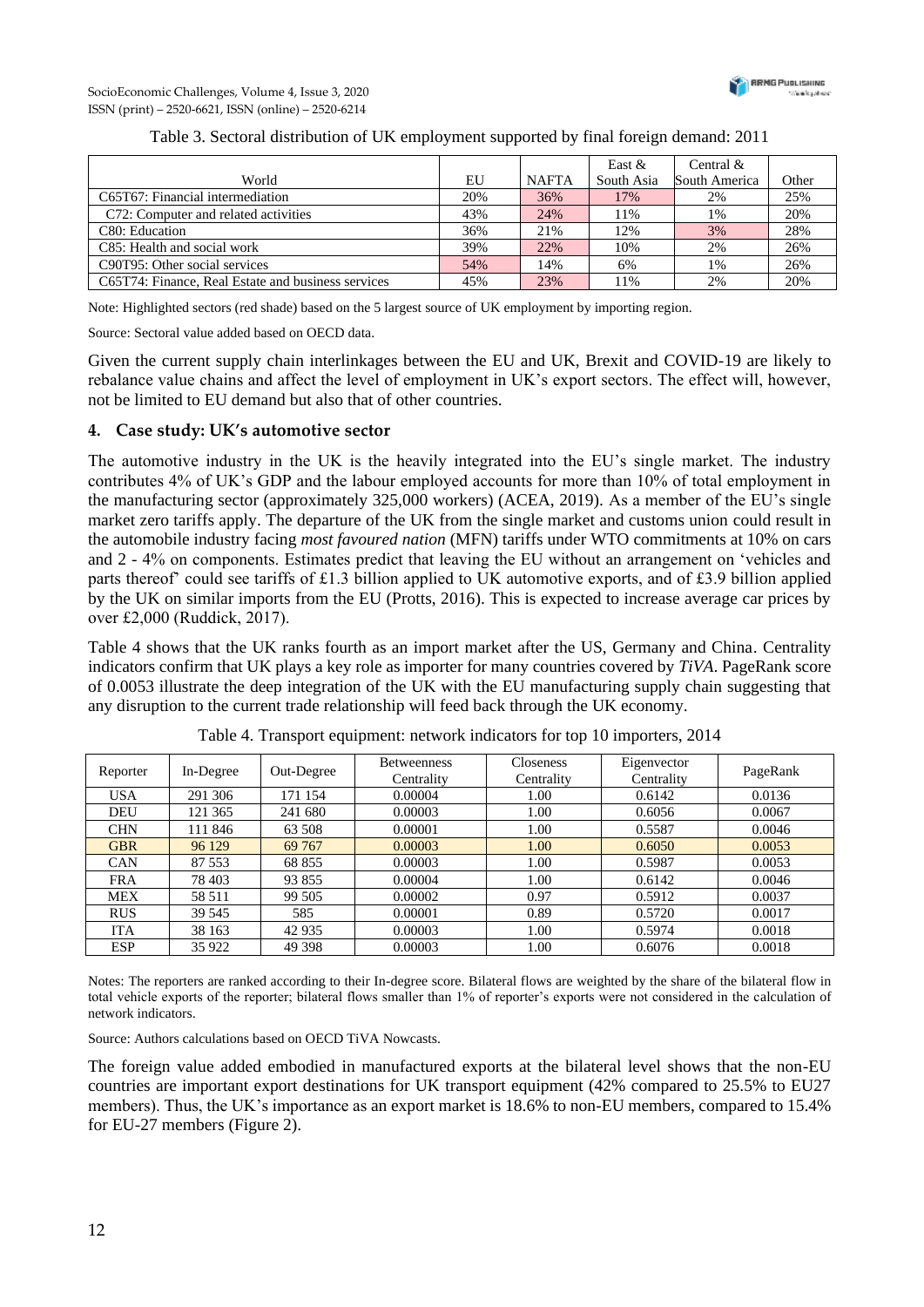



**Figure 2. Trade in transport equipment, weighted by share in reporting country's exports, 2014**

Note: Arcs (exports) are weighted (size and colour, from blue to red) by the share of the bilateral flow in total vehicle exports of the reporting country; bilateral flows smaller than 1% of reporter's exports were not considered in the calculation of network indicators and exports smaller than 3% are not shown. Nodes (import markets) are coloured by the in-degree score from blue (low score) to red (high score).

Source: Author's calculation based on *TiVA* Nowcast data.

The bilateral market shares of UK and Germany are both 10% for transport equipment, and the UK is an important export market for France and Italy than these countries are for UK exports. The impact of Brexit on the UK automobile sector will vary across regions and countries. Given that the weight of the UK as an export market for parts and components is high for smaller EU countries, such as Cyprus (29%), Ireland (27%), Belgium (26%) and Denmark (17%), the relative burden of UK tariffs on EU imports after the UK leaves the EU in December 2020 would be particularly high for the EU countries listed above.

Figure 3 shows that the share of domestic value-added in transport equipment exports (direct and indirect) in the UK is over 60% while the indirect value-added represents 54% of the domestic value-added. When UK is compared to Germany, the analysis shows that only 39% of all tasks are outsourced by Germany.



**Figure 3. Transport equipment: selected TiVA indicators, 2014**

Notes: DVA\_X: domestic value added embodied in sectoral exports; DDVA\_X: direct domestic value added from the exporting industry; IDVA\_X: indirect sources of domestic value-added (outsourced to other domestic sectors); SERVA\_X: share of services value-added (domestic and foreign) in total sectoral exports.

Source: Author's calculations based on OECD *TiVA* Nowcasts.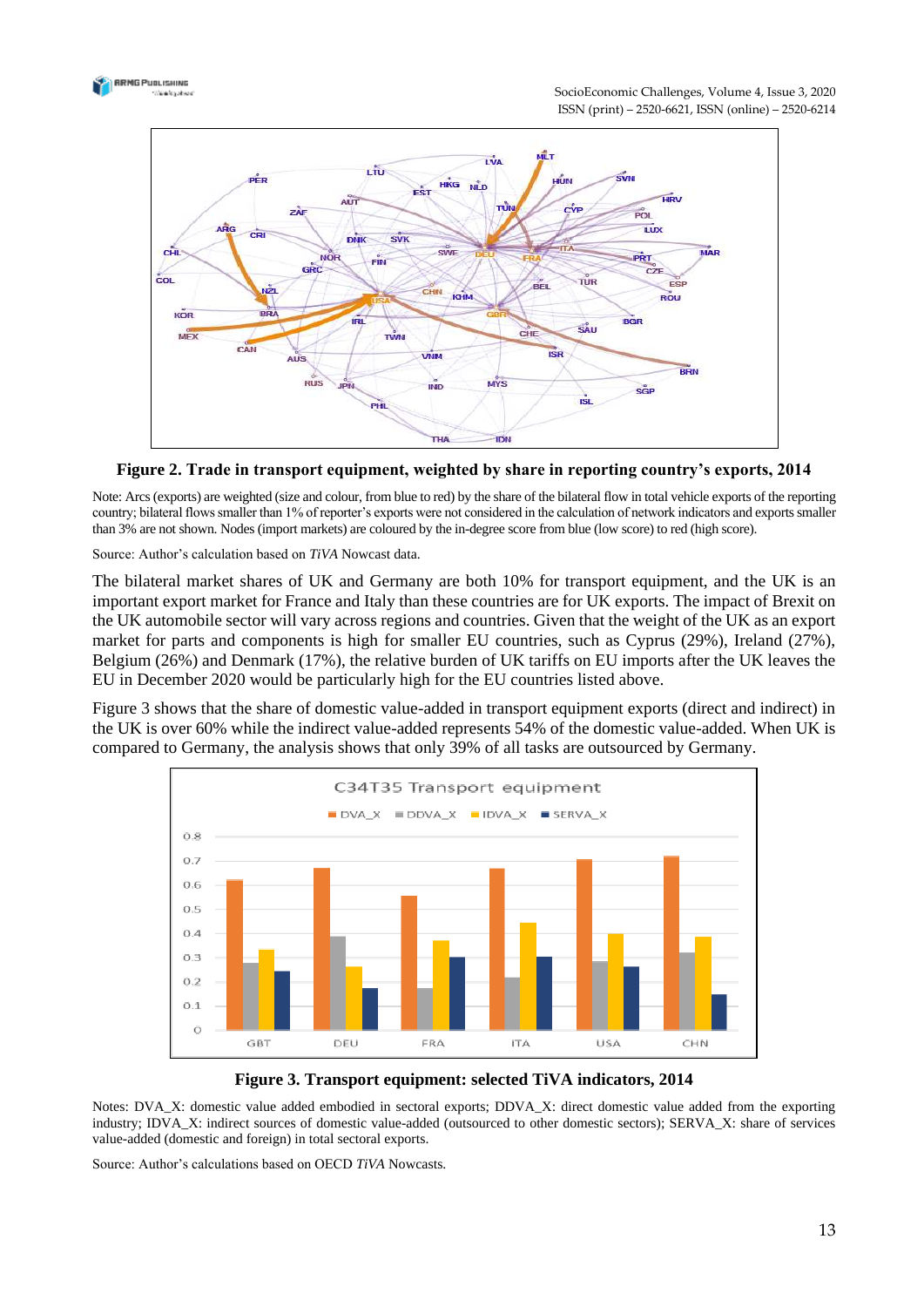

For the UK, most imported content comes from the EU countries. The UK imports 67% of total inputs used from the EU for its automobile sector. Car manufacturers, such as Nissan, BMW, PSA (owner of Vauxhall), and Jaguar Land Rover, with production facilities in the UK, expect an adverse impact of Brexit on their UKbased operations. Manufacturing data shows that UK car production fell by 47% during April 2019 in the expectation that the UK would leave the EU suggesting that the effect of Brexit talks was being felt. The UK's biggest automaker, Jaguar Land Rover, announced 4,500 layoffs, which is more than a tenth of its workforce.

## **5. Estimates on UK Losses when Exports lose Competitiveness**

Frictions reduce competitiveness of domestic firms when converted at international prices (Escaith, 2017). After the UK's departure from the EU, tariffs and non-tariff barriers will lead to trade costs from tariffs and an administrative burden from customs clearing formalities and delays, and differences in standards and regulations between the UK and EU (Cappariello, 2017). Brexit and higher trade costs, which include higher applied tariffs, transportation and insurance costs, non-tariff measures (NTMs) i.e. border taxes and fees, will increase costs given the intermediate goods are imported and re-exported further downstream for additional processing before reaching the consumers. Estimating losses due to a lack of cost competitiveness is critical after Brexit when we examine this from a supply chain perspective. Strategies, to address lost export competitiveness could include duty drawbacks (the exporter can redeem the value of the tariff duties and other indirect taxes paid on inputs used for exports) and free export processing zones (industrial parks installed in fiscal enclaves). Assumes alternative duty-drawback scenarios for UK exporters we simulate the following scenarios:

- $\triangleright$  Full duty draw-back allowed on imported EU inputs to all domestic producers associated with the valuechain;
- $\triangleright$  Partial drawback, i.e. only direct exporters, i.e. first and second-tier domestic suppliers that cannot benefit from draw-back schemes, are allowed duty draw-back on imported inputs, i.e. cost of imported inputs in export price;
- $\triangleright$  Exclude any duty draw-back on UK exports to EU.

Four additional scenarios with non-tariff measures ranging from 0%, 2.5%, 5% to 10% are simulated to determine the degree to which the pound sterling would have to be devaluated to offset the negative effect on competitiveness. Escaith (2017) suggests that the magnification effect of trade costs in supply chain production settings requires compensatory devaluation to preserve the current level of export competitiveness. For UK exporters to remain competitive, an option is to lower the factory-gate price in Euros accomplished through the devaluation of Pound Sterling. Given the domestic share of value-added is always lower than 1, a 1% increase in trade costs will be compensated by devaluation greater than 1%. For example, in the case of transport equipment, the direct domestic value-added share is 28% and indirect value-added share is 34%. A 9% increase in EU tariff on UK exports requires a devaluation of the pound by 14.5% (9%/62%) to remain competitive. Thus, the lower the domestic share of value-added, the higher the devaluation will need to be to compensate for increase in trade costs. Table 5 provides estimates of the devaluation required for various sectors to retain the competitiveness of three important UK export sectors – automobiles, chemicals and electronics.

| Duty-drawback allowed                          |      | Full drawback  |      |      | Partial drawback |       |      | No drawback    |      |       |      |      |
|------------------------------------------------|------|----------------|------|------|------------------|-------|------|----------------|------|-------|------|------|
|                                                |      | Tariff and NTM |      |      | Tariff and NTM   |       |      | Tariff and NTM |      |       |      |      |
| NTM (ad-valorem equivalent)                    | 0%   | 2.50%          | 5%   | 10%  | 0%               | 2.50% | 5%   | 10%            | 0%   | 2.50% | 5%   | 10%  |
| Transport equipment                            | 14.5 | 18.5           | 22.5 | 30.6 | 15.3             | 19.7  | 24.1 | 33.0           | 16.6 | 21.6  | 26.7 | 36.8 |
| Chemicals and non-metallic mineral<br>products | 4.2  | 8.1            | 12.1 | 19.9 | 4.9              | 9.1   | 13.3 | 21.8           | 6.0  | 10.8  | 15.6 | 25.1 |
| Computer, Electronic and optical<br>equipment  | 2.6  | 6.1            | 9.5  | 16.4 | 2.9              | 6.5   | 10.1 | 17.3           | 3.5  | 7.4   | 11.3 | 19.0 |

Table 5. Compensatory devaluation required to mitigate the effect of increased trade costs with EU27

Note: Full drawback: all firms in the domestic supply chain can be reimbursed for the additional trade cost when exporting; Partial: only direct exporters can claim draw-back; None: no drawback allowed.

Source: Authors' estimates, based on TiVA 2014 data and Cappariello (2017)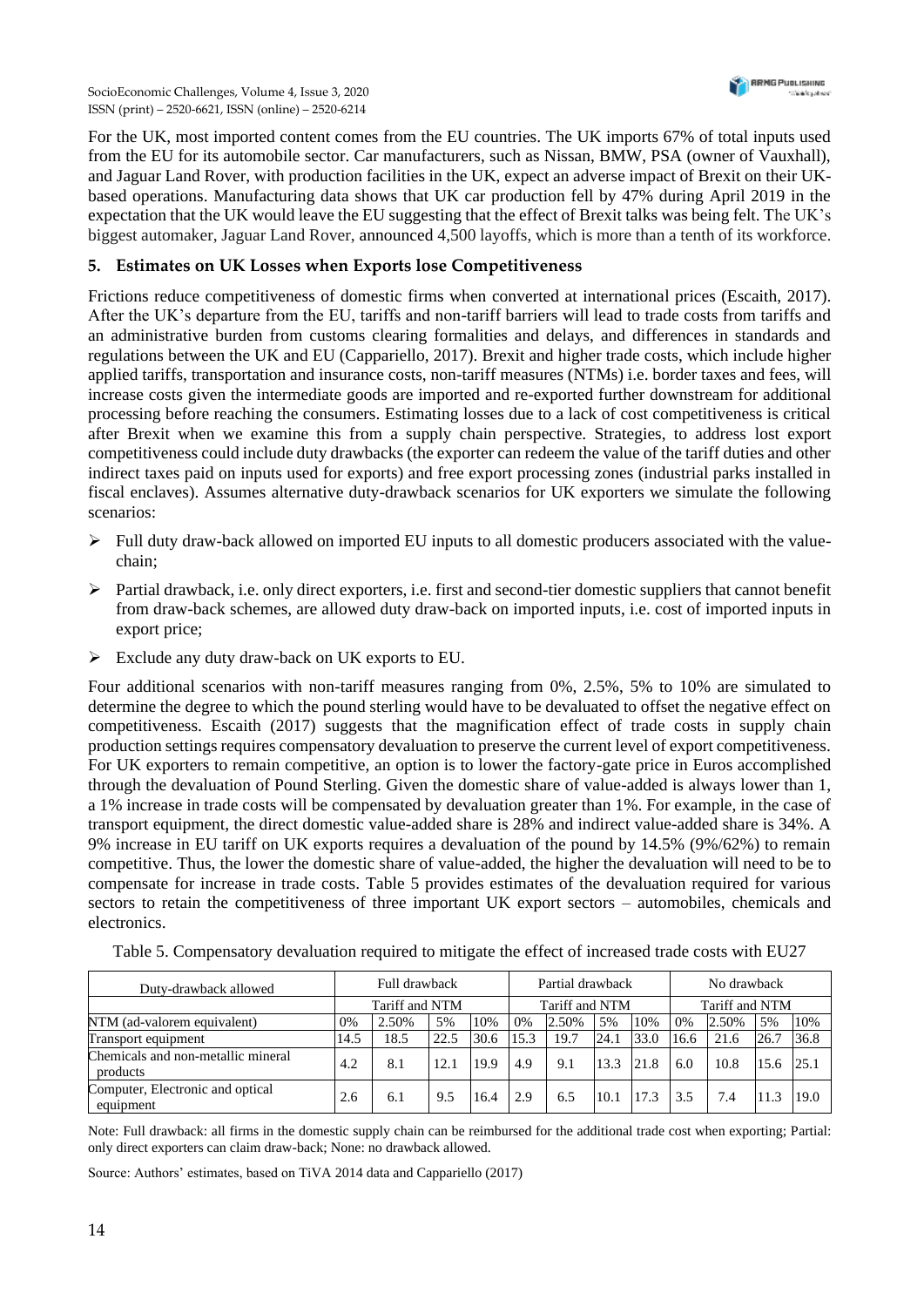

After the UK's departure from the EU, for the transport equipment sector to remain competitive in the EU, devaluation will be required to compensate for additional tariffs as much as 15 - 17%. The devaluation will, however, depend on any draw-back procedures that the UK may put in place to alleviate the burden of trade costs for exporters. If non-tariff barriers result in 5% additional costs, currency devaluation of 23 - 27% will be needed to preserve UK automobile exporters' competitiveness into the EU. Should those costs increase by 10%, the likely devaluation could be to be as high as 37%. Without devaluation, the automotive manufacturing sector will be severely impacted and existing supply chain arrangements will be disrupted.

The impact of import tariffs on demand depends on price elasticity (Kee and Nicita, 2017). Given price elasticity for the transport equipment sector is low, this implies that the impact of tariffs on prices may not dramatically affect final demand. On the other hand, NTMs will be a key factor after the UK leaves the EU on 31 December 2020, and the precise incidence of NTMs will be difficult to assess because border delays are likely to create uncertainties in delivery time - a critical parameter in supply chain management for car makers. While it may be possible for the exporters to pass additional costs to EU customers in the short term, overall competitiveness of UK export will suffer in the long run. This suggests that lower competitiveness may deflect future investments to other countries, as already seen in announcements by car manufacturers (e.g. Honda's decision to move from Swindon and Nissan from Sunderland) to switch current production base from the UK.

## **6. Conclusion**

Globalisation and the economic interconnectedness has been hit by Brexit and the pandemic risks delivering a knockout blow. As part of the EU single market, automobile manufacturers in the UK made locational decisions based on supply chain logistics that did not include trade costs among EU members. This made the automotive supply chains continentally integrated and the UK's automotive industry facilitated manufacturing through the embedding of intermediate inputs from around the EU into finished car exports. Future UK-EU trade partnership negotiations are ongoing but concerns exist on the shape of UK-EU economic partnership and whether there might be barriers to trade should the UK leave without any deal or a shallow agreement. Lack of clear future EU-UK relationship could lead to UK-EU supply chain disruptions such that trade costs could increase from the imposition of tariffs and NTBs, given the automotive sector is heavily integrated with European automobile value chains. The UK's departure from the single market will also bring changes to the rules of origin checks, customs delays, tariffs and, most of all, diverging regulations will harm automotive production. Given the reliance on in *just-in-time* delivery, any form of border delays can be expected to have far reaching effects.

A virus-induced backlash against globalisation is inevitable and this, together with Brexit, is likely to bring major changes to the UK's trade landscape. The supply chain disruptions from COVID-19 have accelerated calls for countries and trading blocs to ensure they have sufficient capacity at home. In the short term, reconfiguring supply chains may be difficult given that these are based on complex contractually binding inter-industrial arrangements that limit the freedom of firms regarding their choice of inputs (Baldwin and Evenett, 2020). Uncertainty about the future direction of trade policy as well as the future of technologies relying on fossil fuels have led to the automobile sector postponing strategic capital investment decisions, while decisions that cannot be postponed are likely to be biased in favour of non-UK locations. High transaction costs could lead firms to review supply chains arrangements and possibly to switch input suppliers in the long term. Given companies examine cost levels and service levels for nodes in their supply chains if transaction costs rise, firms may reconsider and review the current or planned node locations in the UK, as has already been the case with automobile manufacturing firms such as Honda, Nissan and BMW, among others. If unfettered access to the EU market has been central to the location decisions of automobile manufactures, changes in supply chain costs will be an important part of what the automotive sector decides.

One possible option to safeguard UK export competitiveness is introducing a comprehensive draw-back scheme and exchange rate adjustment, i.e. compensatory devaluation, but given most components are sourced from mainland Europe and the share of value added is low, a higher exchange rate adjustment will be required due to the magnification effect. Given the UK's departure from the EU single market is imminent on 31 December 2020 duty drawback schemes could support offsetting higher production costs, but any such measures are unlikely to replace the benefits of the current duty-free access under the present arrangement. In the past, the gains from single market membership were higher in the absence of tariff and non-tariff barriers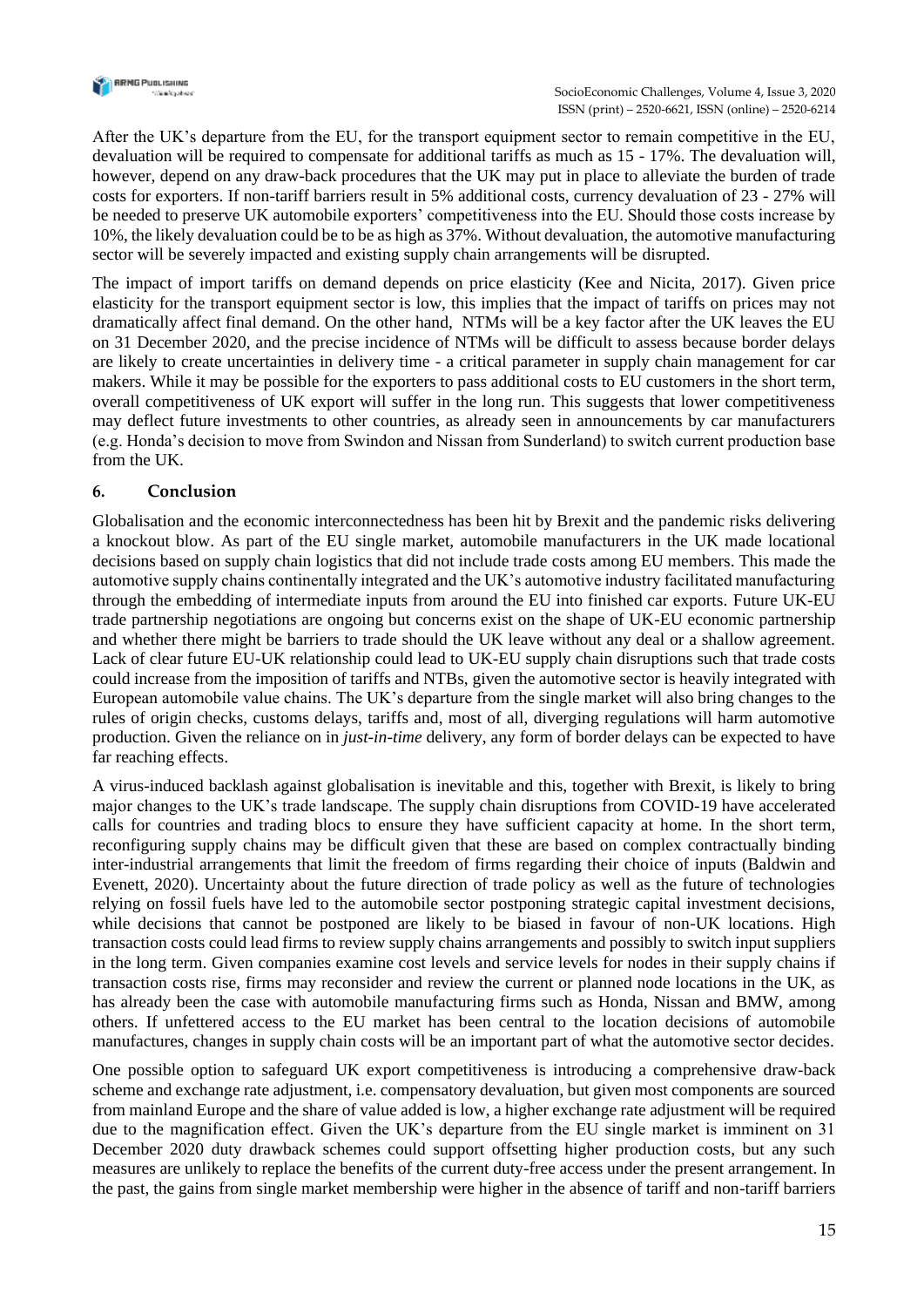which led to structuring of automotive sector's value chains. These gains cannot be ignored in the new UK-EU trade arrangement and to ensure the survival of the automotive industry an agreement on the future trade options is imperative before the UK leaves the EU on 31 December 2020.

#### **Funding:** self-funded.

**Author Contributions:** conceptualization, Hubert Escaith, Sangeeta Khorana, William Kerr; data curation, Hubert Escaith; formal analysis, Hubert Escaith, Sangeeta Khorana; funding acquisition, Hubert Escaith, Sangeeta Khorana, William Kerr; investigation, Hubert Escaith, Sangeeta Khorana, William Kerr; methodology, Hubert Escaith; project administration, Hubert Escaith, Sangeeta Khorana, William Kerr; resources, Hubert Escaith, Sangeeta Khorana, William Kerr; software, Hubert Escaith, Sangeeta Khorana, William Kerr; supervision, Hubert Escaith, Sangeeta Khorana, William Kerr; validation, Hubert Escaith, Sangeeta Khorana, William Kerr; visualization, Hubert Escaith, Sangeeta Khorana, William Kerr; writing – original draft, Hubert Escaith, Sangeeta Khorana, William Kerr; writing – review & editing, William Kerr.

#### **References**

- 1. ACEA (2019). European Automobile Manufacturers Association. Available at: [https://www.acea.be/uploads/news\\_documents/Brexit-facts\\_figures\\_March\\_2019.pdf.](https://www.acea.be/uploads/news_documents/Brexit-facts_figures_March_2019.pdf)
- 2. Acemoglu, D., V.M. Carvalho, A. Ozdaglar and A. Tahbaz-Salehi (2012). The Network Origins of Aggregate Fluctuations, *Econometrica*, *80* (5), 1977-2016. DOI: [https://doi.org/10.3982/ECTA9623.](https://doi.org/10.3982/ECTA9623)
- 3. Ahmad, N. (2019). Improving the accounting frameworks for analyses of global value chains, in Global Value Chain Report 2019: Technological Innovation, Supply Chain Trade, and Workers in a Globalized World, Chapter 8; WTO. Available at: [https://www.oecd.org/dev/Global-Value-Chain-Development-](https://www.oecd.org/dev/Global-Value-Chain-Development-Report-2019-Technological-Innovation-Supply-Chain-Trade-and-Workers-in-a-Globalized-World.pdf)[Report-2019-Technological-Innovation-Supply-Chain-Trade-and-Workers-in-a-Globalized-World.pdf.](https://www.oecd.org/dev/Global-Value-Chain-Development-Report-2019-Technological-Innovation-Supply-Chain-Trade-and-Workers-in-a-Globalized-World.pdf)
- 4. Ali, S. and U. Durdash (2011). *The Rise of Trade in Intermediates: Policy Implications, International Economic Bulletin*, Washington: Carnegie Endowment for International Peace, February. Available at: [https://voxeu.org/article/rise-trade-intermediates-policy-implications.](https://voxeu.org/article/rise-trade-intermediates-policy-implications)
- 5. Ali-Yrkkö, J. & Kuusi, T (2019). Brexit and Indirect Impact Routes through Global Value Chains. *ETLA Report No 89*. Available at: [https://pub.etla.fi/ETLARaportit-Reports-89.pdf.](https://pub.etla.fi/ETLARaportit-Reports-89.pdf)
- 6. Antràs, P and A. de Gortari (2018). On the Geography of Global Value Chains, manuscript Cambridge: Harvard University. Available at: [https://scholar.harvard.edu/files/antras/files/conceptual\\_aspects\\_gvcs.pdf.](https://scholar.harvard.edu/files/antras/files/conceptual_aspects_gvcs.pdf)
- 7. Baldwin, R. (2006). Globalisation: The Great Unbundling(s). Helsinki, Finland: The Economic Council of Finland, Prime Minister's Office. Available at: [https://pdfs.semanticscholar.org/ac4f/a](https://pdfs.semanticscholar.org/ac4f/)1e76d01d9f7c9f991b352abdb60d2a15e4f.pdf.
- 8. Baldwin, R. (2012). Global Supply Chains: Why They Emerged, Why They Matter, and Where They are Going, *CEPR Discussion Papers*, no. 9103, London: Centre for Economic Policy Research. Available at: [https://econpapers.repec.org/paper/cprceprdp/9103.htm.](https://econpapers.repec.org/paper/cprceprdp/9103.htm)
- 9. Baldwin, R. and S. Evenett (2020). COVID-19 and Trade policy: Why Turning Inward won't work? VOX-CEPR Policy portal. Available at: [https://voxeu.org/content/covid-19-and-trade-policy-why](https://voxeu.org/content/covid-19-and-trade-policy-why-turning-inward-won-t-work)[turning-inward-won-t-work.](https://voxeu.org/content/covid-19-and-trade-policy-why-turning-inward-won-t-work)
- 10. Baldwin, R.E. and J. Lopez-Gonzalez (2013). Supply-Chain Trade: A Portrait of Global Patterns and Several Testable Hypotheses, *NBER Working Paper 18957*, Cambridge: National Bureau of Economic Research. Available at: [https://papers.ssrn.com/sol3/papers.cfm?abstract\\_id=2251702.](https://papers.ssrn.com/sol3/papers.cfm?abstract_id=2251702)
- 11. Baldwin, R., and A. Venables (2010). Spiders and Snakes: Offshoring and Agglomeration in the Global Economy, *NBER Working Paper No. 16611*, Cambridge: National Bureau of Economic Research. Available at: [https://www.nber.org/papers/w16611.pdf.](https://www.nber.org/papers/w16611.pdf)
- 12. Bailey, D and L. Propris De (2017), Brexit and the UK Automotive Industry, *National Institute of Economic Review*, *242* (1), 51-59. DOI: [https://doi.org/10.1177/002795011724200114.](https://doi.org/10.1177/002795011724200114)
- 13. Bigsten, A., P. Collier, S. Dercon, M. Fafchamps, B. Gauthier, J. W. Gunning, A. Oduro, R. Oostendorp, C. Patillo, M. Soderbom, F. Teal, and A. Zeufack (2000). Contract Flexibility and Dispute Resolution in African Manufacturing, *Journal of Development Studies*, *36* (4), 1-17. DOI: 10.1080/00220380008422635.
- 14. Blanchard, E.J., C.P. Bown and R.C. Johnson (2016). *Global Supply Chains and Trade Policy, Technical report,* Cambridge: National Bureau of Economic Research. Available at: [https://site.stanford.edu/sites/g/files/sbiybj8706/f/bbj-june2016.pdf.](https://site.stanford.edu/sites/g/files/sbiybj8706/f/bbj-june2016.pdf)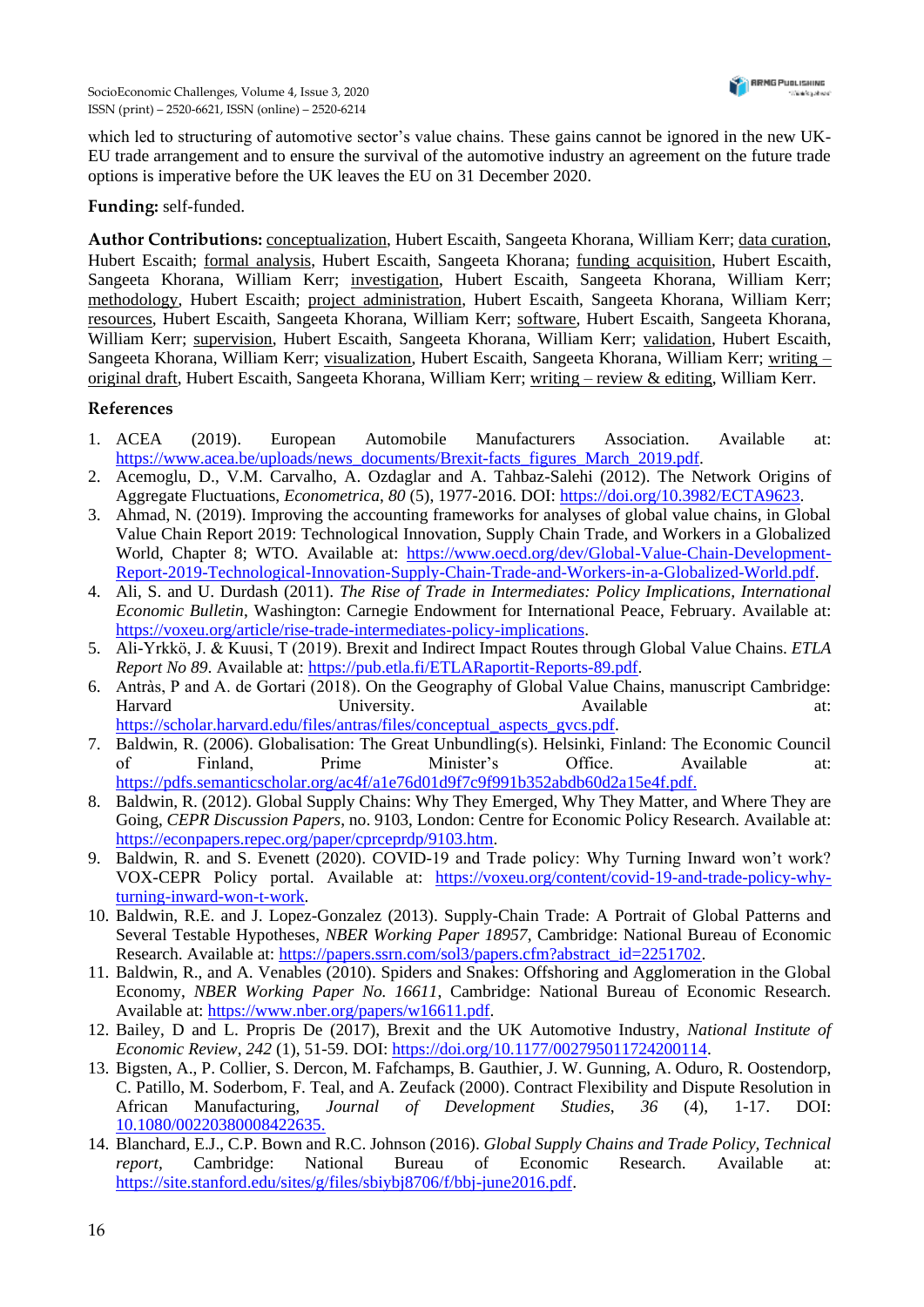

- 15. Borchert, I. and N. Tamberi (2018). Brexit and Regional Services Exports: A Heat Map Approach. *UKTPO Briefing Paper 14*, UK Trade Policy Observatory, Brighton: University of Sussex. Available at: [https://blogs.sussex.ac.uk/uktpo/files/2018/01/Briefing-paper-14-Heatmap-final.pdf.](https://blogs.sussex.ac.uk/uktpo/files/2018/01/Briefing-paper-14-Heatmap-final.pdf)
- 16. Borgatti, S.P. (2005). Centrality and Network Flow. *Social Networks*, *27* (1), 55-71. Available at: [http://www.analytictech.com/borgatti/papers/centflow.pdf.](http://www.analytictech.com/borgatti/papers/centflow.pdf)
- 17. Brakman, S., H. Garretsen and T. Kohl (2018). Consequences of Brexit and Options for a 'Global Britain', *Papers in Regional Science*, 97, 55–72. Available at: <https://onlinelibrary.wiley.com/doi/pdf/10.1111/pirs.12343>
- 18. Cappariello, R. (2017). Brexit: Estimating Tariff Costs for EU Countries in a New Trade Regime with the UK, *Occasional Paper 381*, Rome: Banca d'Italia. Available at: [https://ideas.repec.org/p/bdi/opques/qef\\_381\\_17.html.](https://ideas.repec.org/p/bdi/opques/qef_381_17.html)
- 19. Cappariello, R., Damjanovic, M., Mancini, M. and Vergara Caffarelli, F. (2018). *EU-UK Global Value Chain Trade and the Indirect Costs of Brexit (November 6)*. Bank of Italy. Available at: [http://www.bancaditalia.it/pubblicazioni/qef/2018-0468/QEF\\_468\\_18.pdf.](http://www.bancaditalia.it/pubblicazioni/qef/2018-0468/QEF_468_18.pdf)
- 20. Chen, W., B. Los, P. McCann, R. Ortega‐Argilés, M. Thissen and F. van Oort (2018). The Continental Divide? Economic Exposure to Brexit in Regions and Countries on Both Sides of The Channel', *Papers in Regional Science*, *97*(1), 25-54. DOI: https://doi.org/10.1111/pirs.12334.
- 21. Clarke, H.D., M.J. Goodwin, M. Goodwin and P. Whiteley (2017), Brexit, Cambridge: Cambridge University Press. DOI: [https://doi.org/10.1017/9781316584408.](https://doi.org/10.1017/9781316584408)
- 22. Coe, N.M. and Yeung, H.W.C. (2015). *Global Production Networks: Theorizing Economic Development in an Interconnected World*, Oxford: Oxford University. DOI: 10.1093/acprof:oso/9780198703907.001.0001.
- 23. Department for International Trade (2019). UK Trade in Numbers, February, Available at: [https://assets.publishing.service.gov.uk/government/uploads/system/uploads/attachment\\_data/file/83678](https://assets.publishing.service.gov.uk/government/uploads/system/uploads/attachment_data/file/836787/190924_UK_trade_in_numbers_full_web_version_final.pdf) [7/190924\\_UK\\_trade\\_in\\_numbers\\_full\\_web\\_version\\_final.pdf.](https://assets.publishing.service.gov.uk/government/uploads/system/uploads/attachment_data/file/836787/190924_UK_trade_in_numbers_full_web_version_final.pdf)
- 24. Dhingra, S., H. Huang, G. Ottaviano, J. Paulo Pessoa, T. Sampson, and J. Van Reenen (2017). The costs and benefits of leaving the EU: trade effects, *Economic Policy*, 32, 651–705. DOI: [https://doi.org/10.1093/epolic/eix015.](https://doi.org/10.1093/epolic/eix015)
- 25. Escaith, H (2014). 'Mapping Global Value Chains and Measuring Trade in Tasks', in Asia and Global Production Networks: Implications for Trade, Incomes and Economic Vulnerability, edited by B Ferrarini and D Hummels, Asian Development Bank (Manila) and Edward Elgar Publishing (Cheltenham and Northampton). Available at: [https://www.adb.org/publications/asia-and-global-production-networks](https://www.adb.org/publications/asia-and-global-production-networks-implications-trade-incomes-and-economic-vulnerability)[implications-trade-incomes-and-economic-vulnerability.](https://www.adb.org/publications/asia-and-global-production-networks-implications-trade-incomes-and-economic-vulnerability)
- 26. Escaith, H. (2017). Accumulated Trade Costs and Their Impact on the Development of Domestic and International Value Chains. In Global Value Chain Development Report 2017: Measuring and Analyzing the Impact of GVCs on Economic Development, Washington: World Bank, IDE-JETRO, OECD, Research Center of Global Value Chains (UIBE) and the WTO, pp. 97-117. Available at: [https://www.wto.org/english/res\\_e/booksp\\_e/gvcs\\_report\\_2017.pdf](https://www.wto.org/english/res_e/booksp_e/gvcs_report_2017.pdf)
- 27. Gasiorek, M., I. Serwicka and A. Smith (2019). Which Manufacturing Industries and Sectors are Most Vulnerable to Brexit?, *World Economy*, *42* (1), 21-56. DOI: [https://doi.org/10.1111/twec.12757.](https://doi.org/10.1111/twec.12757)
- 28. Gereffi, G., J. Humphrey and T. Sturgeon (2005) The Governance of Global Value Chains, Review of International Political Economy, 12: 78-104. DOI: 10.1080/09692290500049805.
- 29. Grossman, G.M. & Rossi-Hansberg, E. (2008). Trading tasks: A simple theory of offshoring, American Economic Review, 98(5): 1978–1997. DOI: 10.1257/aer.98.5.1978.
- 30. H M Government (2017). *Building a Britain Fit for the Future, Industrial Strategy White Paper*. Available at: [https://assets.publishing.service.gov.uk/government/uploads/system/uploads/attachment\\_data/file/664563/ind](https://assets.publishing.service.gov.uk/government/uploads/system/uploads/attachment_data/file/664563/industrial-strategy-white-paper-web-ready-version.pdf) [ustrial-strategy-white-paper-web-ready-version.pdf.](https://assets.publishing.service.gov.uk/government/uploads/system/uploads/attachment_data/file/664563/industrial-strategy-white-paper-web-ready-version.pdf)
- 31. Hobbs, J.E. (1996). A Transaction Cost Approach to Supply Chain Management, *Supply Chain Management, 1* (2), 15-27. Available at: [https://www.emerald.com/insight/content/doi/10.1108/13598549610155260/full/html?skipTracking=true.](https://www.emerald.com/insight/content/doi/10.1108/13598549610155260/full/html?skipTracking=true)
- 32. Hummels, D., J. Ishii, and K-M. Yi (2001). The Nature and Growth of Vertical Specialization in World Trade, *Journal of International Economics, 54* (1), 75–96. Available at: [http://www.sciencedirect.com/science/article/pii/S0022-1996\(00\)00093-3.](http://www.sciencedirect.com/science/article/pii/S0022-1996(00)00093-3)
- 33. Ignatenko, A., Raei, F. and Mircheva, B. (2019). Global Value Chains: What are the Benefits and Why Do Countries Participate? *IMF Working Paper No: WP/19/18*. Available at: [https://link.springer.com/chapter/10.1007%2F978-3-030-43189-1\\_3.](https://link.springer.com/chapter/10.1007%2F978-3-030-43189-1_3)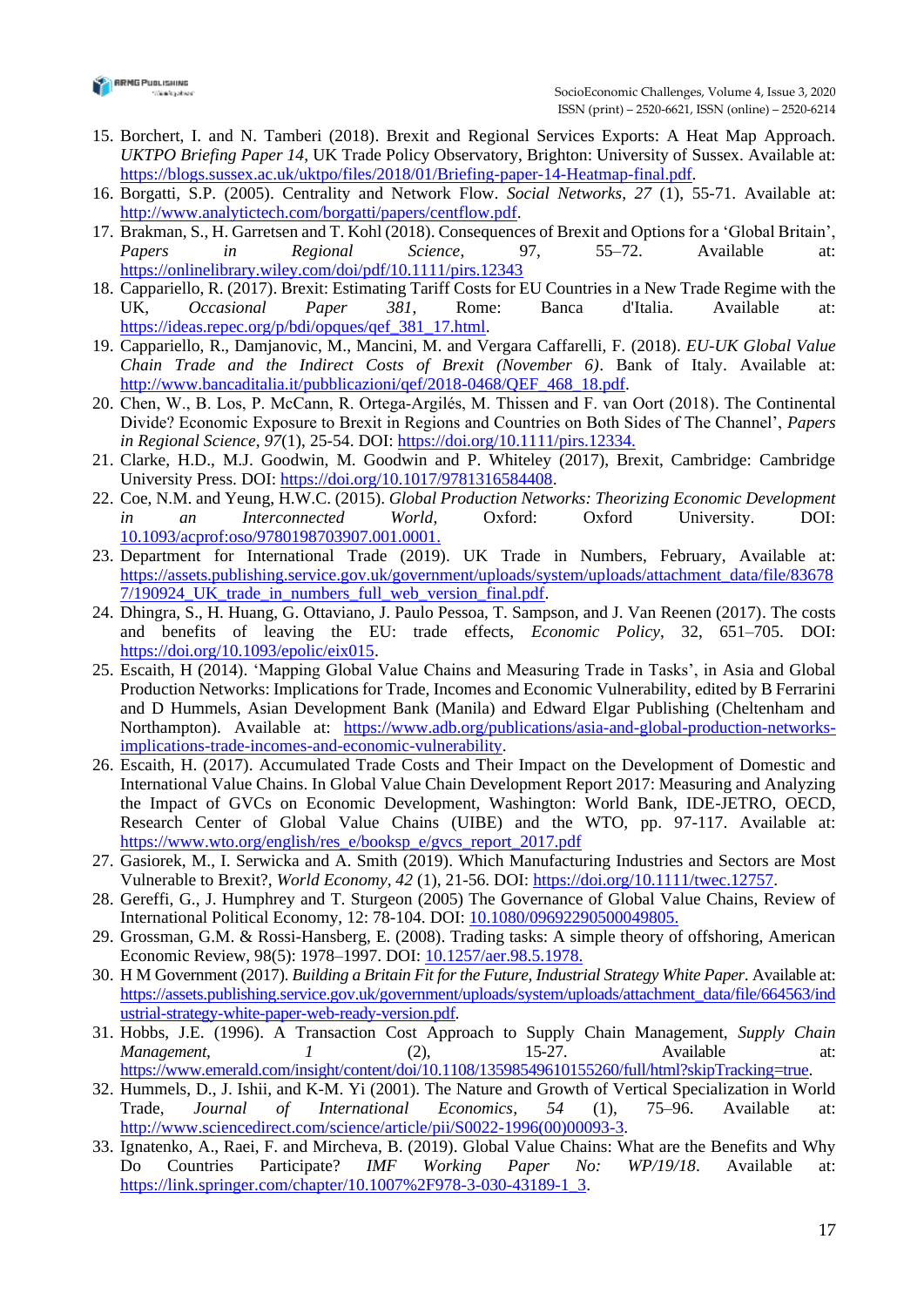SocioEconomic Challenges, Volume 4, Issue 3, 2020 ISSN (print) – 2520-6621, ISSN (online) – 2520-6214

- 34. Ijtsma, P., P. Levell, B. Los and M.P. Timmer (2018). The UK's Participation in Global Value Chains and Its Implications for Post‐Brexit Trade Policy. *Fiscal Studies*, *39* (4), 651-683. DOI: [https://doi.org/10.1111/1475-5890.12176.](https://doi.org/10.1111/1475-5890.12176)
- 35. Johnson, R., and G. Noguera (2012). Accounting for Intermediates: Production Sharing and Trade in Value Added, Journal of International Economics, 86, 224-236. DOI: 10.1016/j.jinteco.2011.10.003.
- 36. Kano, L., Tsang, E.W.K. & Yeung, H.W. (2020). Global value chains: A review of the multi-disciplinary literature, Journal of International Business Studies 51, 577–622. DOI: 10.1057/s41267-020-00304 opinion-files/9071.pdf.
- 37. Keane, J. (2014). Global Value Chain Analysis: What's New, What's Different, What's Missing?, London: Overseas Development Institute, Available at: [https://www.odi.org/sites/odi.org.uk/files/odi](https://www.odi.org/sites/odi.org.uk/files/odi-assets/publications-)[assets/publications-.](https://www.odi.org/sites/odi.org.uk/files/odi-assets/publications-)
- 38. Kee, H.L. and A. Nicita (2017). Short-Term Impact of Brexit on the United Kingdom's Export of Goods, World Bank Policy Research Working Paper 8195, Washington: World Bank. Available at: [https://documents.worldbank.org/en/publication/documents](https://documents.worldbank.org/en/publication/documents-reports/documentdetail/164821505330746382/short-term-impact-of-brexit-on-the-united-kingdoms-export-of-goods)[reports/documentdetail/164821505330746382/short-term-impact-of-brexit-on-the-united-kingdoms](https://documents.worldbank.org/en/publication/documents-reports/documentdetail/164821505330746382/short-term-impact-of-brexit-on-the-united-kingdoms-export-of-goods)[export-of-goods.](https://documents.worldbank.org/en/publication/documents-reports/documentdetail/164821505330746382/short-term-impact-of-brexit-on-the-united-kingdoms-export-of-goods)
- 39. Koopman, R., Z. Wang, and S-J. Wei (2014). Tracing Value-Added and Double Counting in Gross Exports, American Economic Review, 104: 459-494. DOI: 10.1257/aer.104.2.459.
- 40. Lobao, J. and Santos, S. (2019). Stock Market Reaction to Brexit's Announcements: Evidence from a Natural Experiment, *Global Economy Journal*, *19*(3), 1950018. DOI: [https://doi.org/10.1142/S2194565919500180.](https://doi.org/10.1142/S2194565919500180)
- 41. Milberg, W. and Winkler, D. (2013). Outsourcing Economics: Global Value Chains in Capitalist Development. Cambridge: Cambridge University Press. Available at: [https://globalvaluechains.org/publication/outsourcing-economics-global-value-chains-capitalist](https://globalvaluechains.org/publication/outsourcing-economics-global-value-chains-capitalist-development)[development.](https://globalvaluechains.org/publication/outsourcing-economics-global-value-chains-capitalist-development)
- 42. Miroudot, S. (2016). Services in Global Value Chains: From Inputs to Value-Creating Activities, Trade Policy Paper, Paris: Organisation for Economic Co-operation and Development (OECD). DOI: 10.1787/465f0d8b-e.
- 43. Miroudot, S. D. Rouzet and F. Spinelli (2013). Trade Policy Implications of Global Value Chains: Case Studies, *OECD paper TAD/TC/WP*(2013)13. DOI: [https://doi.org/10.1787/5k3tpt2t0zs1-en.](https://doi.org/10.1787/5k3tpt2t0zs1-en)
- 44. Nadvi, K. and R. Horner (2018). Global Value Chains and the Rise of the Global South: Unpacking Twenty-first Century Polycentric Trade, *Global Networks*, *18* (2), 207-237. DOI: https://doi.org/10.1111/glob.12180.
- 45. Nielson, J. (2014). Value Chains, Neoliberalism and Development Practice: The Indonesian Experience, *Review of International Political Economy*, 24 (1), 38-69. DOI: [https://doi.org/10.1080/09692290.2013.809782.](https://doi.org/10.1080/09692290.2013.809782)
- 46. Nolan, P. and J. Zhang (2010). Global Competition After the Financial Crisis, New Left Review, 64, 97- 108. Available at: https://newleftreview.org/issues/II64/articles/peter-nolan-jin-zhang-globalcompetition-after-the-financial-crisis.
- 47. Organisation for Economic Co-operation and Development (OECD) (2013). 'Mapping Value Chains,' Working Party of the Trade Committee TAD/TC/WP/RD (2013), 3 December, The OECD Conference Centre, Paris. Paris. Available at: [http://www.oecd.org/officialdocuments/publicdisplaydocumentpdf/?cote=TAD/TC/WP\(2012\)6/FINAL](http://www.oecd.org/officialdocuments/publicdisplaydocumentpdf/?cote=TAD/TC/WP(2012)6/FINAL&docLanguage=En) [&docLanguage=En.](http://www.oecd.org/officialdocuments/publicdisplaydocumentpdf/?cote=TAD/TC/WP(2012)6/FINAL&docLanguage=En)
- 48. OECD (2016). The Economic Consequences of Brexit: A Taxing Decision," Economic Policy Papers 16, OECD. Available at: [https://www.oecd.org/unitedkingdom/The-Economic-consequences-of-Brexit-27](https://www.oecd.org/unitedkingdom/The-Economic-consequences-of-Brexit-27-april-2016.pdf) [april-2016.pdf.](https://www.oecd.org/unitedkingdom/The-Economic-consequences-of-Brexit-27-april-2016.pdf)
- 49. Portuese, A. (2018). Towards a Meta Cost-benefit Analysis: The Case of Brexit, Journal of International Law and Trade Policy 19 (1): 30-54. DOI: 10.22004/ag.econ.276242.
- 50. Pisani, M. and F. V. Caffarelli (2018). What will Brexit mean for the British and euro-area economies? A model-based assessment of trade, *Economic working paper: 1163*, Bank of Italy, Directorate General for Economics, Statistics and Research. Available at: [https://www.bancaditalia.it/pubblicazioni/temi](https://www.bancaditalia.it/pubblicazioni/temi-discussione/2018/2018-1163/index.html?com.dotmarketing.htmlpage.language=1)[discussione/2018/2018-1163/index.html?com.dotmarketing.htmlpage.language=1.](https://www.bancaditalia.it/pubblicazioni/temi-discussione/2018/2018-1163/index.html?com.dotmarketing.htmlpage.language=1)
- 51. Protts, J. (2016). Potential post-Brexit Tariff Costs for EU-UK trade, Civitas, 23 October, Available at: [http://www.civitas.org.uk/content/files/potentialpostbrexittariffcostsforeuuktrade.pdf.](http://www.civitas.org.uk/content/files/potentialpostbrexittariffcostsforeuuktrade.pdf)